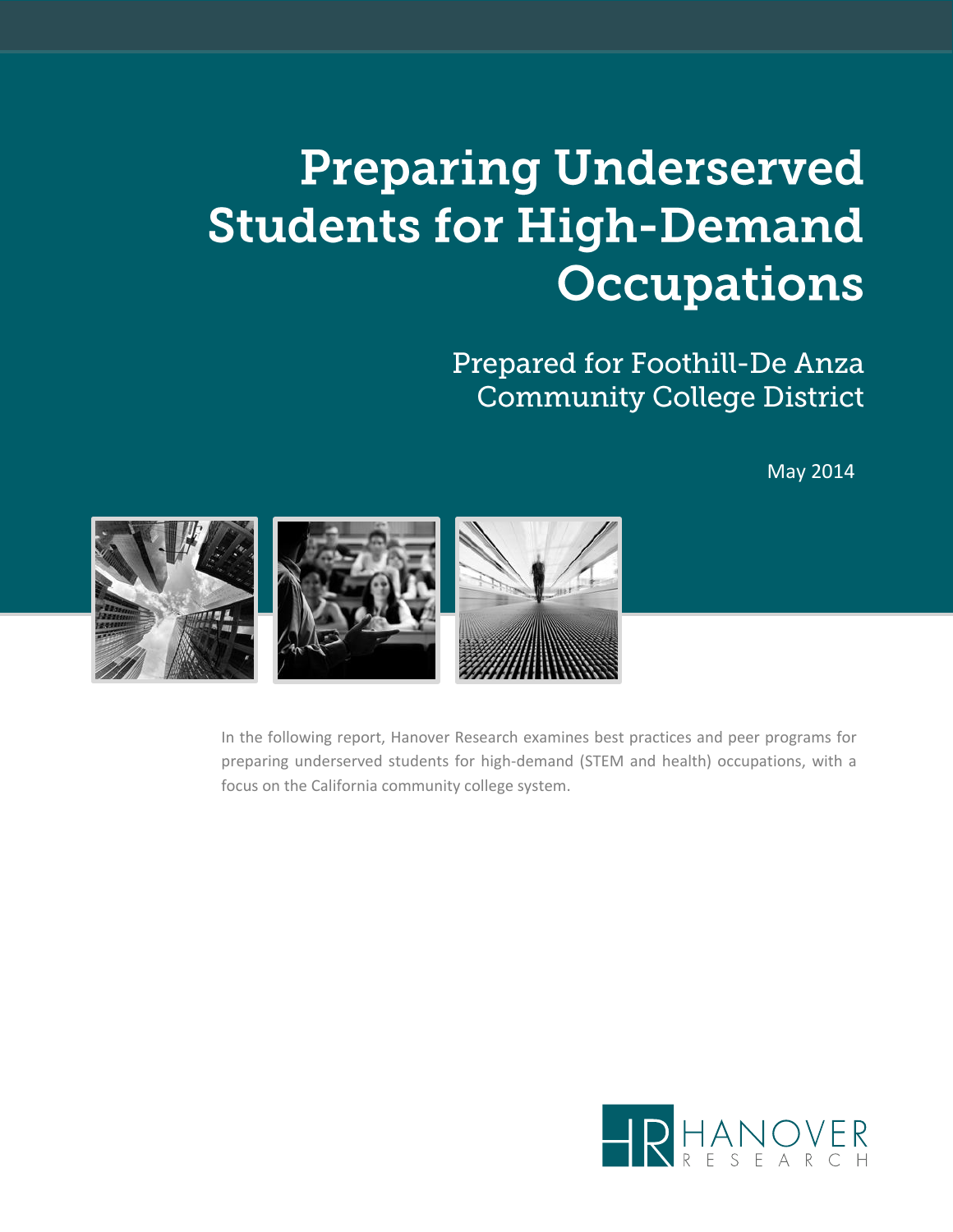# TABLE OF CONTENTS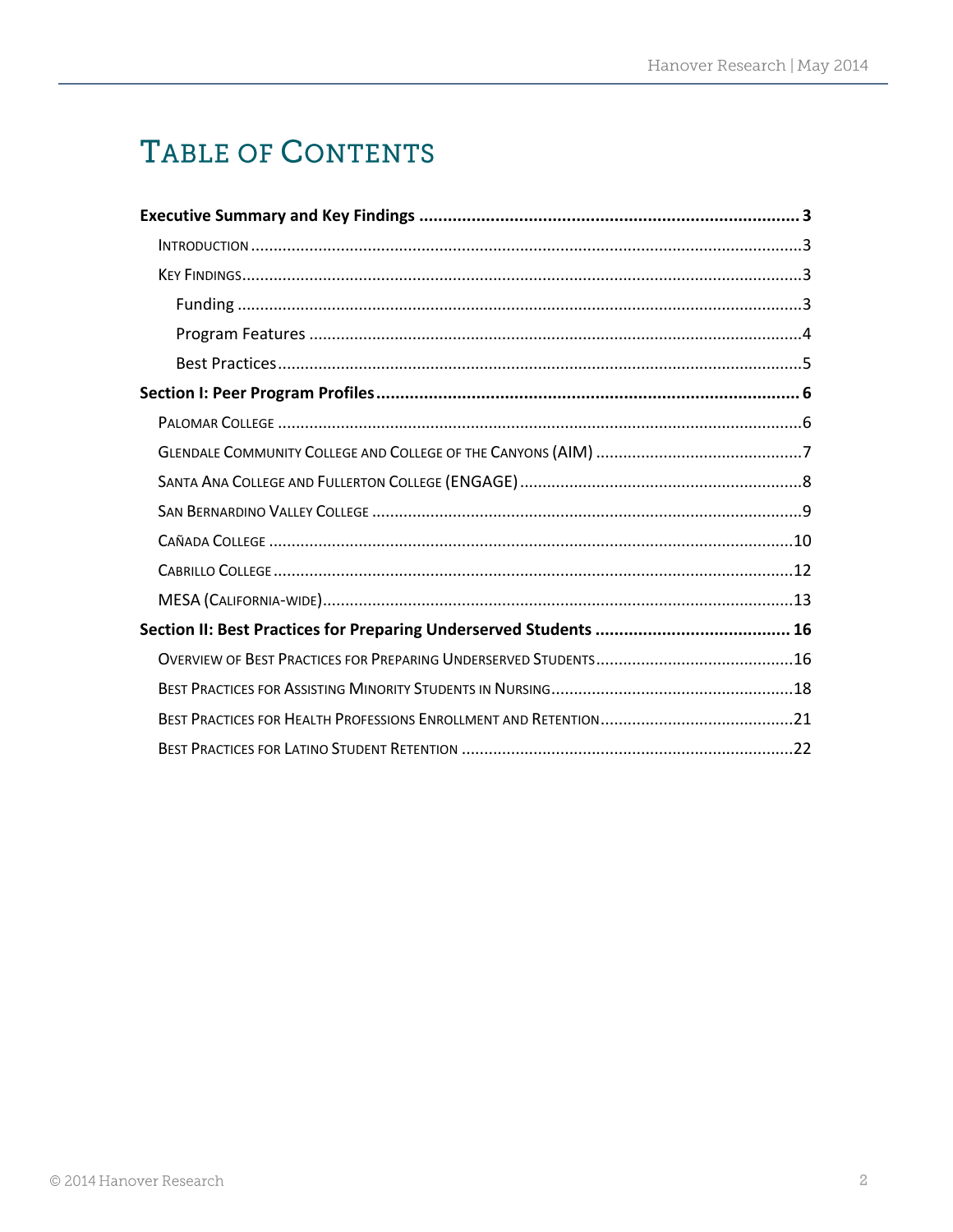# <span id="page-2-0"></span>EXECUTIVE SUMMARY AND KEY FINDINGS

### <span id="page-2-1"></span>**INTRODUCTION**

In this report, Hanover provides an overview for Foothill-De Anza Community College District (FHDA) of best practices and peer programs that help to prepare and encourage historically underserved students to complete degrees in high-demand occupations. We focus primarily on STEM and healthcare-related fields in the California community college system.

As noted in our previous report for FHDA, STEM and healthcare-related professions are projected to have strong growth over the coming decades, while Silicon Valley's current slight Latino majority is projected to increase considerably by 2060. Healthcare professions such as nursing (registered nurses, licensed practical and vocational nurses, nursing aides) and ancillary healthcare roles (EMTs, diagnostic medical sonographers, respiratory therapists) project strong growth, while STEM fields (software development, electrical technicians, aerospace technicians) are also projected to increase rapidly in coming years.

For this report, we reviewed programs at FHDA's peer community colleges (in **Section I**) as well as numerous literature reviews and scholarly studies from the California Community Colleges Chancellor's Office (CCCCO) and other entities to condense the most relevant best practices (in **Section II**) as determined by scholars and researchers in the field.

### <span id="page-2-2"></span>**KEY FINDINGS**

#### <span id="page-2-3"></span>*FUNDING*

In general, STEM-related or healthcare-related programs for underserved students at California community colleges are primarily funded by federal and foundation grants. Community colleges in California have received relevant federal grants from:

- Dept. of Education—Title III and Title V HSI/STEM
- Dept. of Education—TRIO (Upward Bound, Student Support Services)
- Dept. of Education—Investing in Innovation Fund (i3)
- Dept. of Education—Minority Science and Engineering Investment Program (MSEIP)
- Dept. of Education—Gaining Early Awareness and Readiness for Undergraduate Programs (GEAR UP)
- Dept. of Health and Human Services, Health Resources and Services Administration—Nursing Workforce Development (NWD)
- Dept. of Labor, Employment & Training Administration—Workforce Investment Act
- National Institutes of Health—Bridges to Baccalaureate (BTB)
- National Science Foundation—Research Experiences for Undergraduates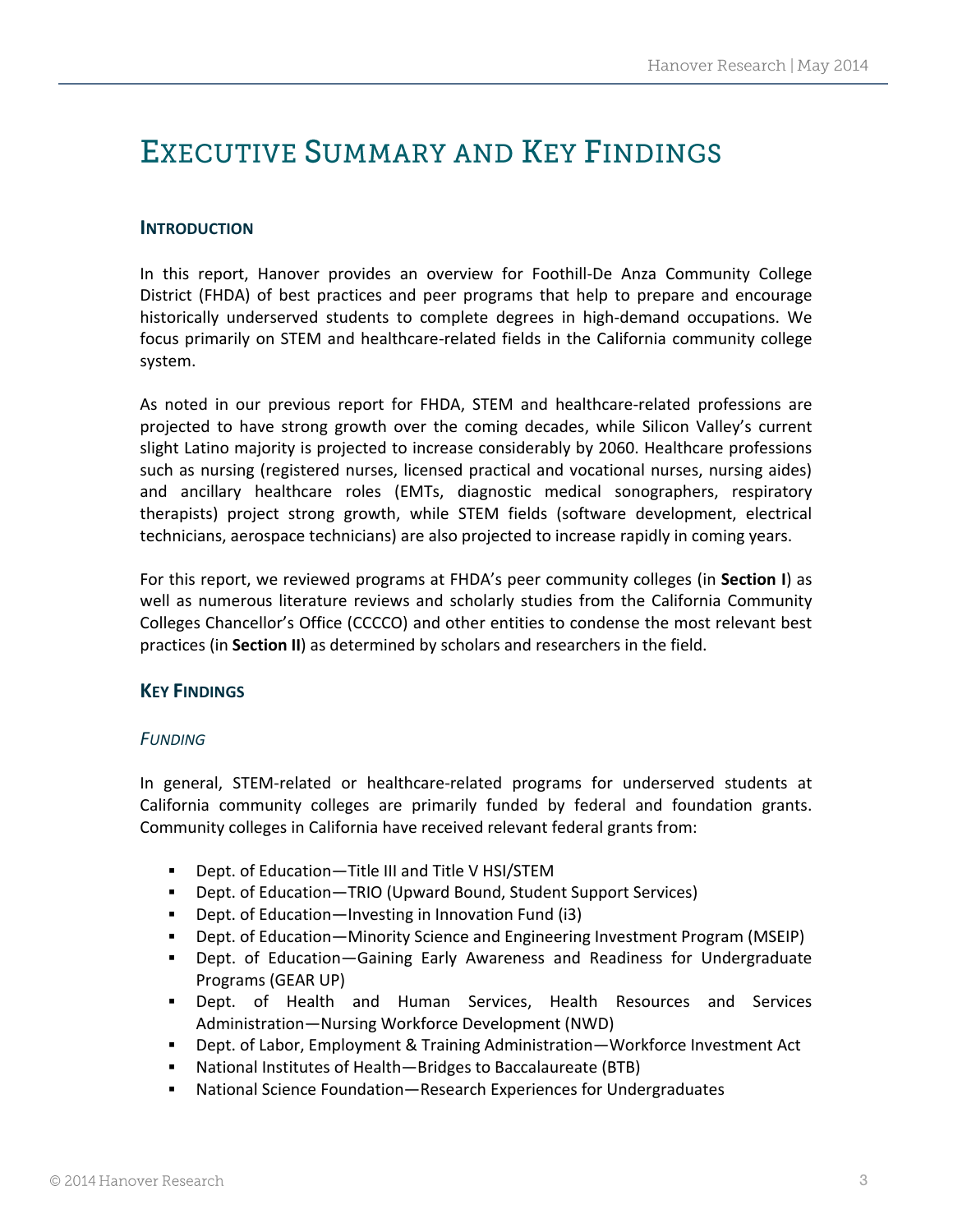- National Science Foundation—Improving Undergraduate STEM Education (IUSE)
- California state government and University of California (UC) System—Mathematics, Engineering, Science Achievement (MESA)
- PUENTE (De Anza College is already participating in this program)

Foundations that have consistently supported California peer programs include:

- Robert Wood Johnson Foundation & W. K. Kellogg Foundation ("Health Professions Partnership Initiative")
- William and Flora Hewlett Foundation
- **James Irvine Foundation**
- **Walter S. Johnson Foundation**
- **E** Lumina Foundation
- **David and Lucile Packard Foundation**
- Johnson & Johnson Corporation ("Bridge to Employment Initiative")

There is relatively little federal funding for California community college nursing program support (apart from HRSA-NWD), and there are not any relevant examples of the nursing or healthcare profession equivalent of the "STEM Center" model found at various colleges in California.

#### <span id="page-3-0"></span>*PROGRAM FEATURES*

Peer program features typically include most of the following:

- **Tutoring**
- **Seminars/conferences**
- **Guest speakers**
- **Workshops**
- A student study center
- **Career counseling**
- **Internship opportunities**
- **EXECUTE:** Laboratory/workplace field trips
- **Faculty mentoring/counseling**
- **Targeted financial aid and scholarship support**
- K-12/community outreach
- **Networking opportunities**
- **Partnerships with other community colleges and/or UC & CSU schools**
- **MESA program support**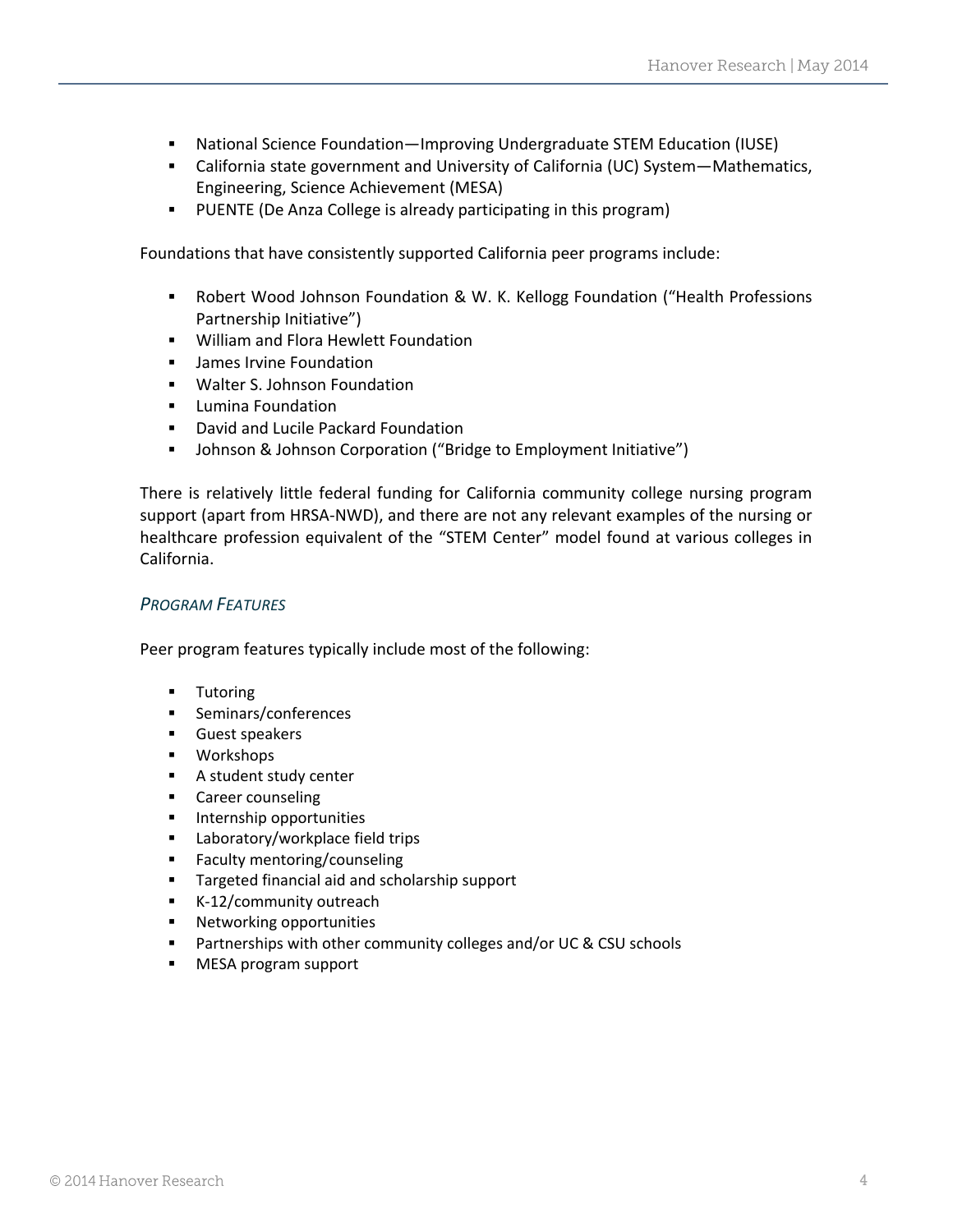### <span id="page-4-0"></span>*BEST PRACTICES*

Scholarly recommendations for best practices regarding the recruitment and retention of underserved students include:

- Undertaking targeted outreach to underserved groups through representatives of the target group (if possible), informing families about postsecondary opportunities and in-demand fields. Such outreach should include community outreach at churches and similar venues—various scholars recommend creating and leveraging partnerships with community-based organizations for this purpose.
- Creating a campus-wide culture of inclusion and outreach to underrepresented students, including focused ESL support and professional development for key staff (including administrators and faculty) who should be informed of the unique challenges faced by underserved students.
- Providing targeted mentoring, structured guidance, counseling, and testing for skills and competencies to help students navigate the higher education system.

Notably, California currently operates a K-12 pipeline initiative (HASPI) as well as a statewide high school 'bridge' program (ConnectEd) that helps underserved students apply to community colleges. Similarly, the UC system has an Early Academic Outreach program for high school students.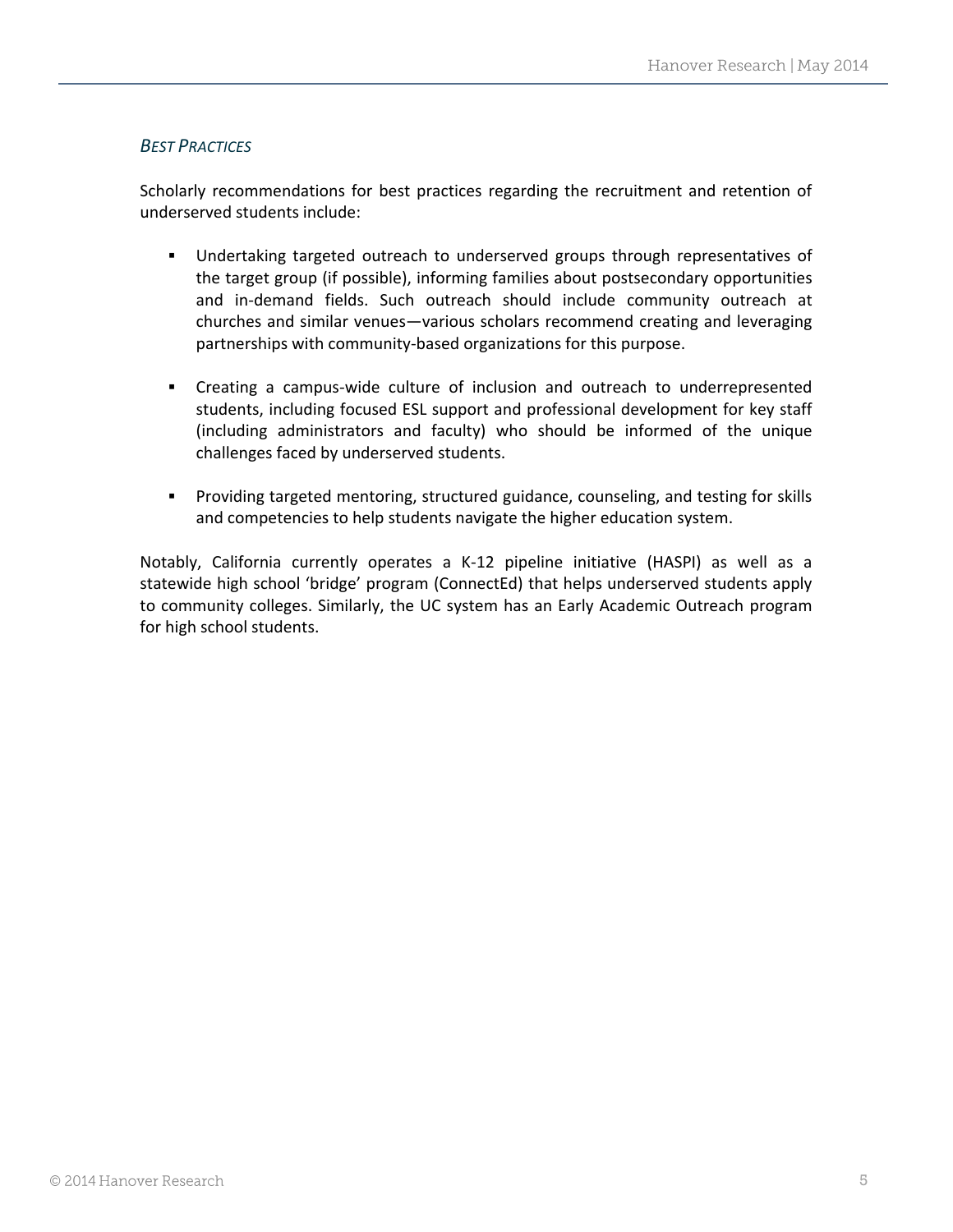# <span id="page-5-0"></span>**SECTION I: PEER PROGRAM PROFILES**

In this section, Hanover profiles model programs at community colleges in California that serve to recruit and assist underserved students in STEM and related fields.

### <span id="page-5-1"></span>**PALOMAR COLLEGE**

Palomar College is the recent recipient of a Title V (HSI) STEM grant from the Dept. of Education, intended to assist the College in increasing the number of STEM degrees awarded to low-income and underrepresented students. More specifically, the STEM grant is a collaborative effort between Palomar College and CSU San Marcos to strengthen the STEM Transfer Pathway by: $1$ 

- **Increasing student participation in STEM programs by providing outreach,** counseling, and guidance;
- **IMPROVING 19 IMPROVING 12 IMPROVIDENT** Improving their engagement in the STEM learning process;
- **Strengthening STEM programs, curriculum, and equipment;**
- Opening a STEM Center to provide a social and academic learning environment; and
- **EXP** Creating a seamless transfer process between Palomar College and CSUSM.

#### Services provided include:<sup>2</sup>

- **Tutoring;**
- **Supplemental Instruction (SI);**
- **STEM Seminar Series;**
- Internship announcements and placement assistance;
- **Visits to academic and scientific facilities;**
- **Opportunities to work with Faculty Mentors;**
- **Student support workshops;**
- Access to financial aid and scholarship information workshops;
- Academic Advising offered by Palomar College Counselors and student support services provided by a CSUSM Advisor; and
- **Palomar-CSUSM Student Peer Mentoring.**

Palomar also operates a STEM Center, spread across two classrooms, which provides:<sup>3</sup>

- Supplemental Instruction workspace;
- Independent study space;
- **EXECUTE:** Limited group workspace;
- STEM academic planning and student counseling for STEM Scholars;

 $\overline{a}$ 

<sup>&</sup>lt;sup>1</sup> Palomar College, "STEM." http://www2.palomar.edu/stem/

<sup>&</sup>lt;sup>2</sup> Palomar College, "STEM Initiatives." http://www2.palomar.edu/stem/Initiatives.htm

<sup>&</sup>lt;sup>3</sup> Palomar College, "Success Begins at the STEM Center." http://www2.palomar.edu/stem/center.htm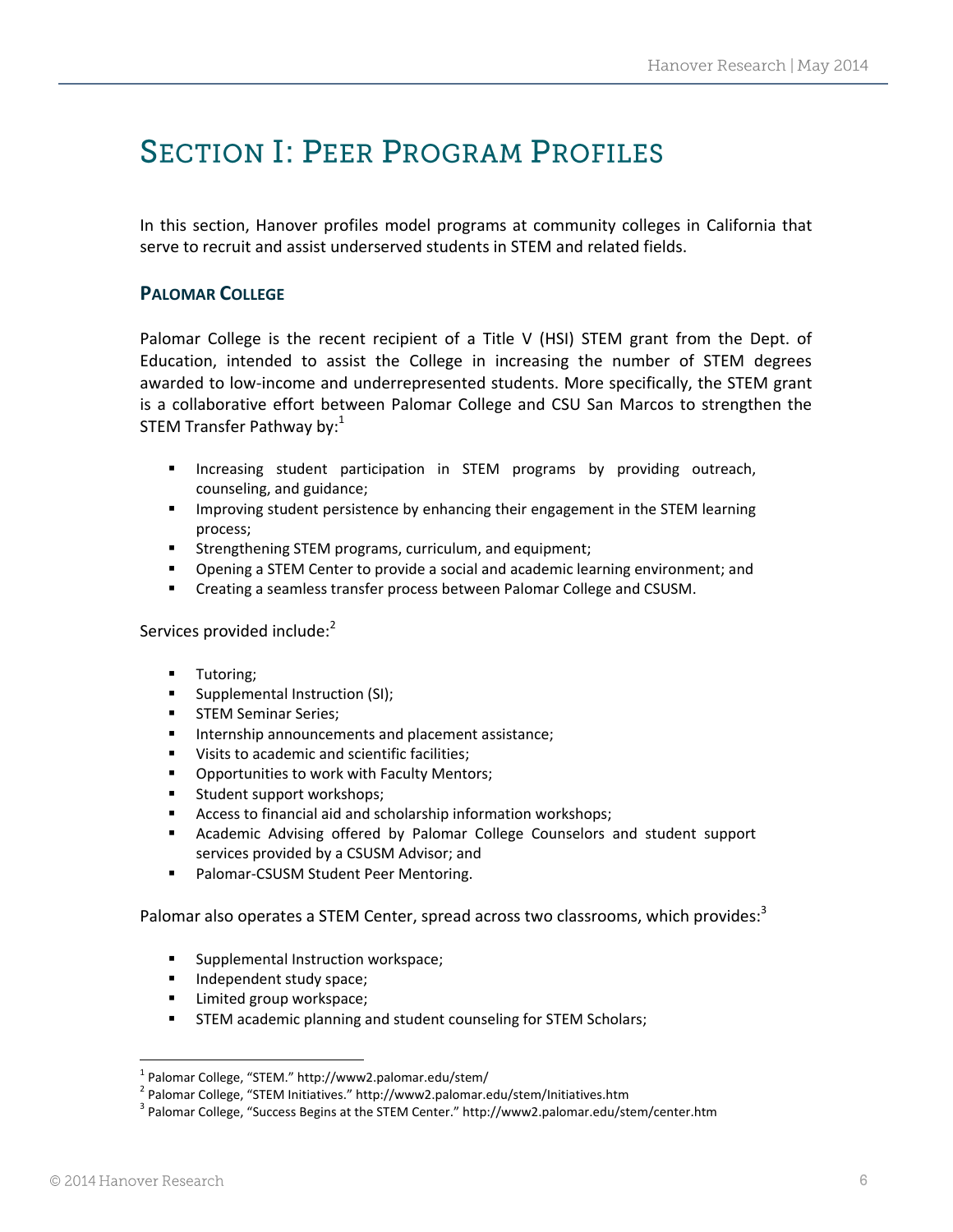- Computer use and pay-per-print;
- **Laptop checkout;**
- Use of STEM reference materials (textbooks, anatomical models, rock samples); and
- **Free walk-in tutoring**

Palomar also provides a helpful list of internships, along with a number of speakers, events, and career workshops.<sup>4,5</sup> One particularly noteworthy feature of Palomar's STEM program is its peer mentoring initiative. This is a yearlong program where CSUSM students mentor Palomar STEM Scholars to enhance academic success, transfer, and entry into STEM careers and research programs. Palomar STEM Scholars are matched with CSUSM students based on academic and personal interest. This peer mentoring program gives students:<sup>6</sup>

- Access to a support system during critical stages of academic and career development;
- An insider's perspective on navigating CSUSM;
- **Direct access to powerful resources within the student's major;**
- Greater knowledge of career and academic success factors at CSUSM; and
- The foundation of a lasting professional network and personal relationships among students and faculty at CSUSM.

Palomar has also received a Bridges to Baccalaureate grant from NIH which helps to support underrepresented community college students interested in science careers, so they may complete their lower division requirements and transfer to a four-year university. In addition, students accepted into the program are introduced to biomedical research in the hope that they will pursue research careers.<sup>7</sup>

#### <span id="page-6-0"></span>**GLENDALE COMMUNITY COLLEGE AND COLLEGE OF THE CANYONS (AIM)**

Glendale Community College and College of the Canyons (in collaboration with CSU Northridge) were recently awarded a five-year grant, the "CSU Northridge Engineering and Computer Science HSI-STEM Initiative," funded in 2011 through the Dept. of Education's Title III program. This initiative, entitled "Aspire, Initiate, & Master" (AIM), provides the opportunity for engineering and computer science majors with faculty mentoring and student support services in an effort to facilitate the transfer process to CSUN.<sup>8</sup> Participants receive:

- **Free tutoring;**
- GCC faculty mentoring;
- **STEM transfer counseling;**
- **Research opportunities;**

l

<sup>&</sup>lt;sup>4</sup> Palomar College, "Internship Opportunities." http://www2.palomar.edu/stem/Internships.htm

<sup>&</sup>lt;sup>5</sup> Palomar College, "New & Useful Links." http://www2.palomar.edu/stem/news.htm

<sup>&</sup>lt;sup>6</sup> Palomar College, "Peer Mentoring Program." http://www2.palomar.edu/stem/peer.htm

<sup>&</sup>lt;sup>7</sup> Palomar College, "Bridges Scholar Program." http://www2.palomar.edu/stem/Bridges.htm

<sup>8</sup> Glendale Community College, "About AIM." http://www.glendale.edu/index.aspx?page=5225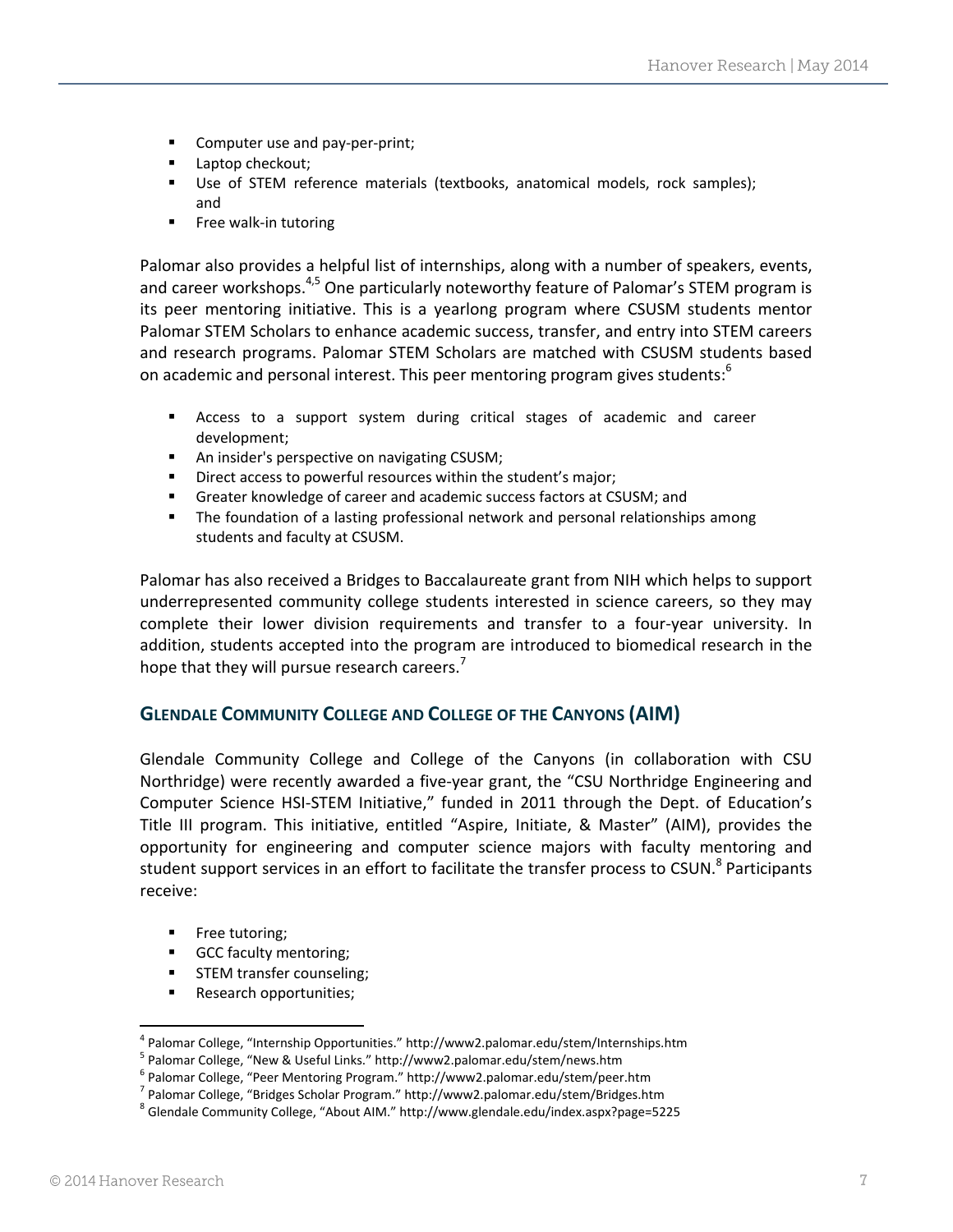- **Internships;**
- **Annual grants;**
- **Field visits; and**
- **Networking opportunities.**

The primary objectives of AIM is to increase the number of Hispanic and low-income students who successfully transfer from GCC to CSUN in STEM fields. Those who plan to major in STEM related fields at GCC are eligible and must be an individual who has faced or currently faces social, cultural, educational or economic barriers to careers in STEM. $^{9}$ Students who satisfy the requirements are awarded an annual stipend of \$1,200 per student (limited to two years maximum at GCC). Students have the opportunity to participate in internships, high school outreach, and research projects while at CSUN. $^{10}$ 

# <span id="page-7-0"></span>**SANTA ANA COLLEGE AND FULLERTON COLLEGE (ENGAGE)**

The Encouraging New Graduates and Gaining Expertise in Science, Technology, Engineering and Math (ENGAGE in STEM) initiative is a collaboration between three institutions (Santa Ana College, Fullerton College, and CSU Fullerton) dedicated towards increasing awareness, retention, and success of students in STEM fields and majors. The primary goal of ENGAGE is to increase the number of STEM degrees awarded to Fullerton College and Santa Ana College transfer students to CSU Fullerton. ENGAGE aims to: $^{11}$ 

- Establish model transfer and articulation agreements between Fullerton College and CSU Fullerton leading to an increase of students earning bachelor degrees in earth science and engineering;
- Increase the number of students entering teacher preparation programs in order to become secondary math and science teachers and increase the ability and knowledge of prospective elementary school teachers in math and science areas; and
- Offer a variety of services including workshops, internships, fieldwork experience, conferences, financial assistance, and research opportunities that are available to students pursuing a STEM major.

At Fullerton College in particular, ENGAGE includes a robust advising/mentoring program, many STEM-related events each semester, and a first-year experience program. Santa Ana College has more information regarding ENGAGE-related campus programs, which  $include:$ <sup>12</sup>

<sup>&</sup>lt;sup>9</sup> Ibid.

<sup>10</sup> CSU Northridge, "AIMS." http://www.ecs.csun.edu/aims2/

<sup>11</sup> Fullerton College, "ENGAGE in STEM." http://engageinstemfc.com/welcome/#more-3889

<sup>&</sup>lt;sup>12</sup> Santa Ana College, "SAC Campus Programs." [http://engageinstemsac.com/sac-campus](http://engageinstemsac.com/sac-campus-programs/#sthash.RELZUyI1.dpuf)[programs/#sthash.RELZUyI1.dpuf](http://engageinstemsac.com/sac-campus-programs/#sthash.RELZUyI1.dpuf)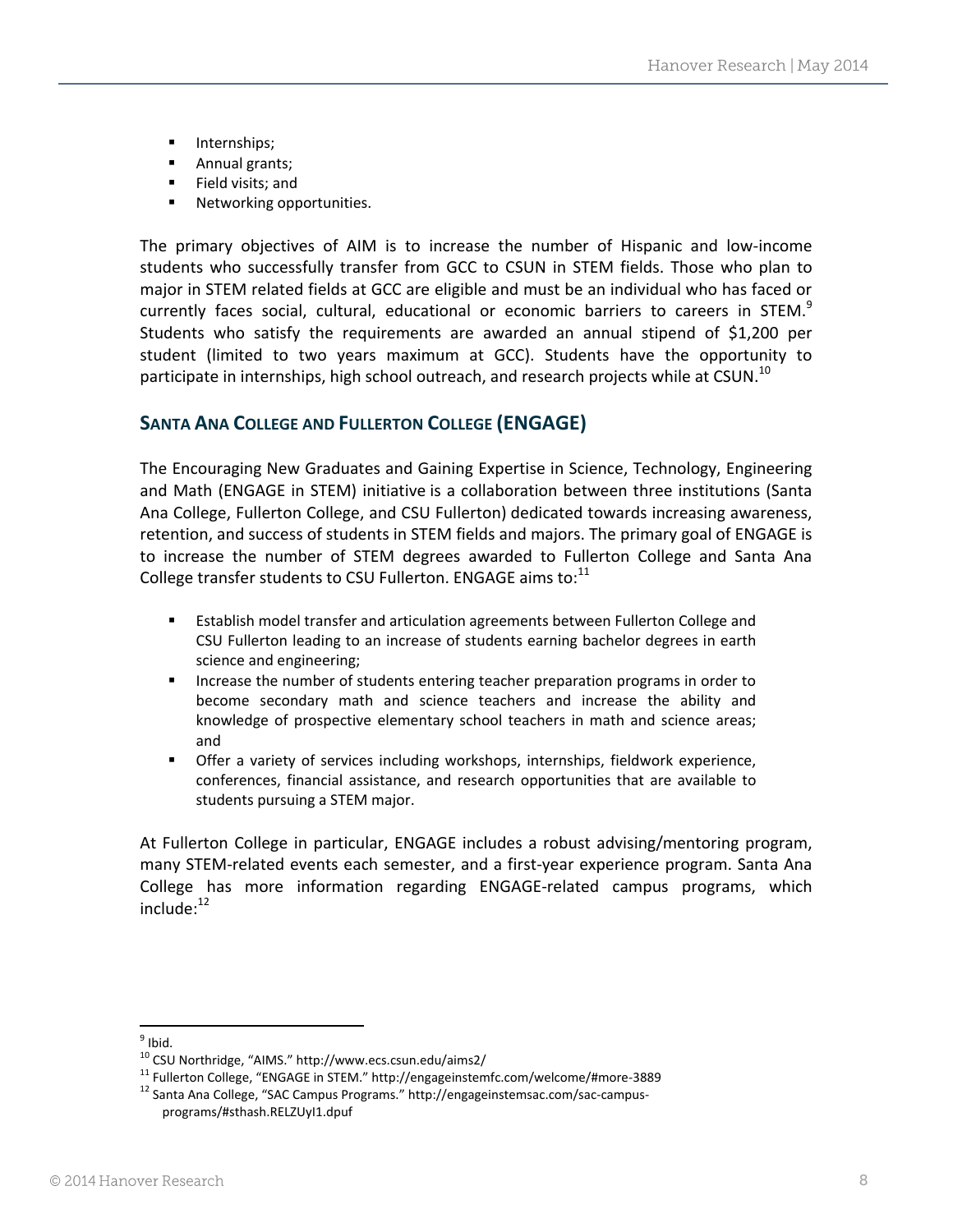- **Center for Teacher Education**—The Center for Teacher Education (CFTE) is a resource center which offers information, academic advisement and support for students interested in pursuing a career in teaching with an emphasis in preparing students for employment in local public elementary and secondary schools;
- **MESA**—the MESA Program is an academic program that supports educationally disadvantaged community college students to excel in math, computer science, engineering, and science so they can transfer to four-year institutions as majors in these fields;
- **STEM Teaching Scholars Program**—Through the STEM Teaching Scholars Program students participate in a paid fieldwork experience in which they tutor for 60 hours a semester in a K-14 classroom where students also receive mentorship by an elementary, secondary, or college math/science teacher; and
- **Bridge 2 Engineering Program**—B2E is a cohort-based learning community that focuses on increasing the participation of underrepresented minorities, women and veterans in the field of engineering.

Santa Ana's ENGAGE program also has extensive partnerships and outreach with area high schools to raise awareness of STEM majors and careers. Programs include:<sup>13</sup>

- **Early Decision**—The Early Decision Program encourages high school seniors to consider attending SAC and the benefits of a community college education;
- **¡Adelante! Program**—To assist in elevating the academic achievement of recent graduates from local area high schools, ¡Adelante! students at SAC receive a promise of admission to either CSU Fullerton or UC Irvine, upon completion of transfer requirements;
- **Bio Tech Summer Program**—Current junior high and high school students have the opportunity to participate in the 'Crime Scene Investigation (CSI): Summer Camp' held on the SAC campus; and
- **SAC Academic Talent Search Summer Science Program**—The goal of this program is to prepare high school students for eligibility to the post-secondary institution of their choice upon graduation.

# <span id="page-8-0"></span>**SAN BERNARDINO VALLEY COLLEGE**

San Bernardino Valley College was recently awarded an HSI STEM PASS GO Grant by the U.S. Department of Education to provide support mechanisms that are intended to enhance success, completion, graduation and transfer rates of Hispanic students, low-income, and underrepresented students in STEM. An important component of the PASS GO program is a partnership with CSU San Bernardino (CSUSB). Any student that transfers from SBVC to CSUSB and is a declared STEM major is automatically a part of the program.<sup>14</sup> Benefits include: $15$ 

1

<sup>13</sup> Santa Ana College, "Jr. High/High School Outreach." http://engageinstemsac.com/jr-highhigh-school-outreach/

<sup>&</sup>lt;sup>14</sup> San Bernardino Valley College, "HSI STEM PASS GO Grant." http://www.valleycollege.edu/studentservices/tutoring-academic-support/stem/hsi-stem-pass-go-grant

<sup>15</sup> CSU San Bernardino, "Becoming Part of PASS GO." http://passgo.csusb.edu/aboutUs/becomingPartPass.html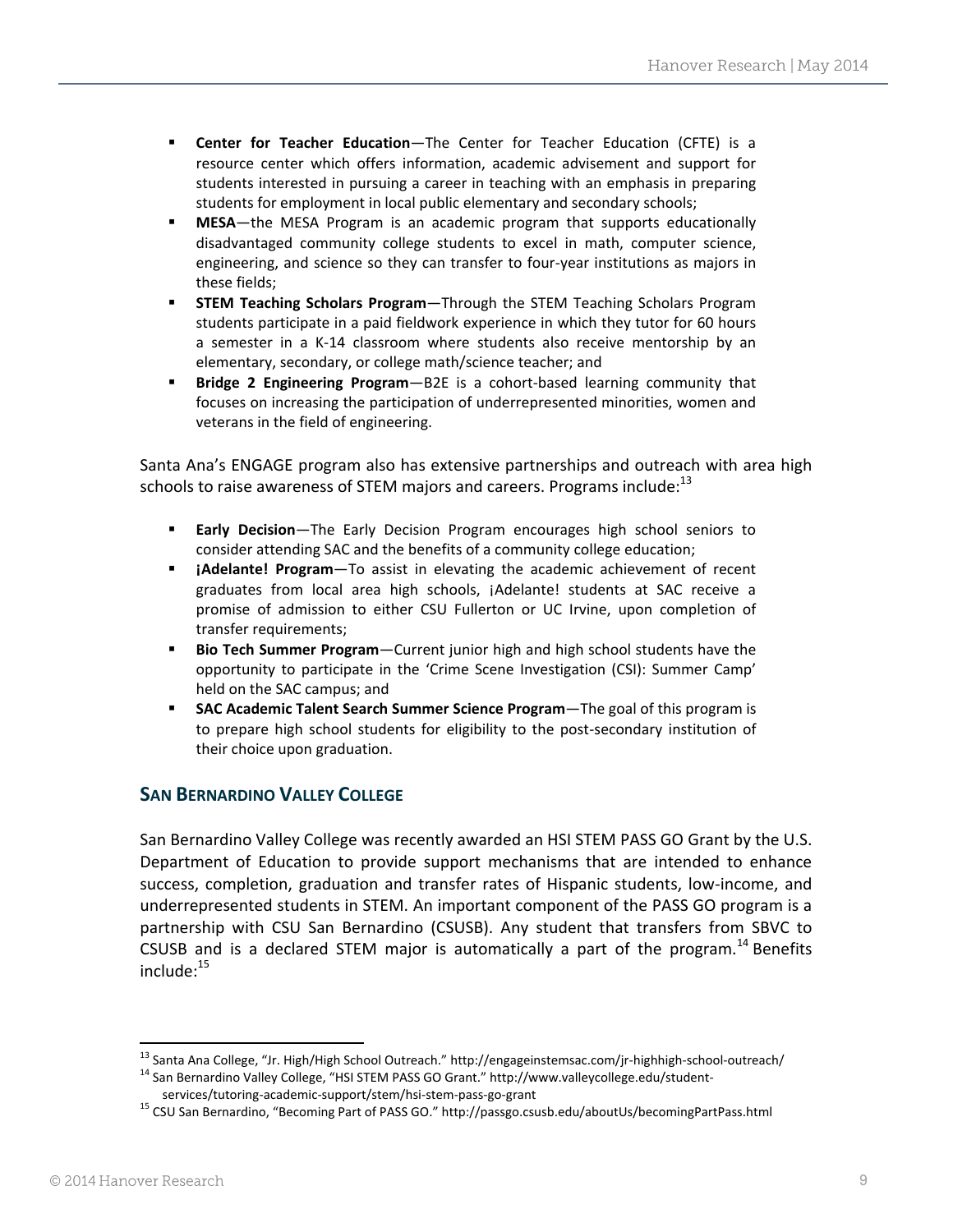- Enrichment activities, workshops, and career exploration in STEM fields;
- Personalized counseling to help students achieve personal, career, and academic goals;
- **•** One-on-one career coaching to help students secure and successfully complete an internship in the STEM field;
- **•** Developing soft skills such as resume writing, cover letter writing, and interviewing skills to help build professional identity and obtain career objectives;
- Build a strong network with cohort peers with similar goals, interests, and aspirations; and
- Networking opportunities through field trips, career fairs, professional organizations, and conference presentations.

Other support includes career counseling, service learning internships, and career workshops. $^{16}$ 

# <span id="page-9-0"></span>**CAÑADA COLLEGE**

Cañada College presents an interesting example of a community college that was awarded numerous federal/state grants to increase recruitment, retention, and success in STEM fields, particularly for underserved Latino students, but (as an article puts it) "found that the best way to capture gains from limited-term federal grants was to found a permanent STEM center." As the project director put it, "We decided to design a structure on our campus that would be an umbrella for all the different programs and funding sources that come and go that create longevity in support services."<sup>17</sup>

The College's STEM Center was founded in 2011 and serves as a way to "consolidate various programs and STEM-related offerings under one roof." Building on previous grants through MESA, the Dept. of Education, and the NSF, the college was awarded another \$6 million grant from the Department of Education in 2011 for the STEM Center itself. The Center was able to incorporate MESA, Math and Physics Jam programs, tutoring, and a Summer Engineering Institute.<sup>18</sup>

A total of 38 STEM Center students were awarded internships in 2013 through a variety of institutions, including NASA, Princeton University, and Stanford University. Cañada College has seen an overall increase of 43 percent increase in STEM enrollment and 183 percent jump in math enrollment, thanks to the STEM Center.

Cañada College's STEM Center website lists more details regarding detailed tutoring schedules, a speaker schedule, special STEM scholarships, various internships, student clubs, faculty development programs.<sup>19</sup> Specific grant-funded programs operated under the purview of the STEM Center are as follows:

l <sup>16</sup> CSU San Bernardino, "Services." http://passgo.csusb.edu/services/index.html

<sup>&</sup>lt;sup>17</sup> Maria Miranda, "Cañada College's STEM Center a One-Stop Shop for Support" (December 23, 2013). <http://diverseeducation.com/article/59668/>

 $18$  Ibid.

<sup>19</sup> Cañada College, "STEM Center," https://canadacollege.edu/stemcenter/tutoringschedules.php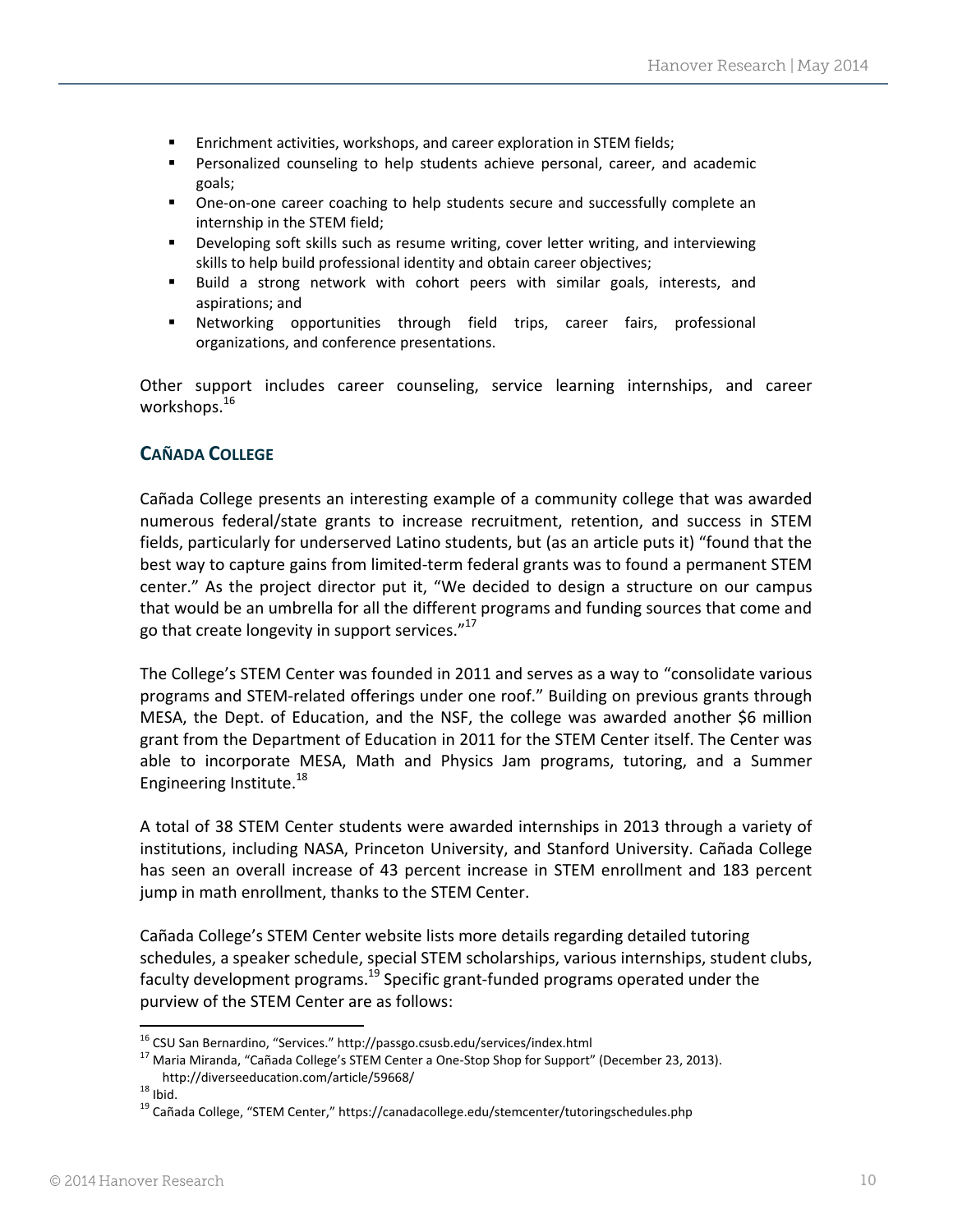| <b>CALSTEP</b>               | The California Alliance for the Long-term Strengthening of Transfer Engineering Programs<br>(CALSTEP) program is a collaboration between Cañada College, San Francisco State University<br>School of Engineering, and Los Angeles Pierce College awarded through ED's HSI-STEM initiative.<br>The CALSTEP project promotes an understanding and appreciation of STEM careers through<br>outreach activities for middle school, high school, and community college students.                                                                                                                                                                                                                                                                                                                                                                                                                                                                                                       |
|------------------------------|-----------------------------------------------------------------------------------------------------------------------------------------------------------------------------------------------------------------------------------------------------------------------------------------------------------------------------------------------------------------------------------------------------------------------------------------------------------------------------------------------------------------------------------------------------------------------------------------------------------------------------------------------------------------------------------------------------------------------------------------------------------------------------------------------------------------------------------------------------------------------------------------------------------------------------------------------------------------------------------|
| <b>MESA</b>                  | Mathematics, Engineering, Science Achievement (MESA) is an academic preparation program that<br>assists California's students to succeed in math and science and attain four-year degrees in math<br>and science fields. MESA serves educationally disadvantaged students and, to the extent possible<br>by law, emphasizes participation by under-represented students. The MESA California Community<br>College Program (MESA CCCP) serves community college students and assists them in successfully<br>transferring to four-year institutions as math or science majors.                                                                                                                                                                                                                                                                                                                                                                                                     |
| <b>MSETS</b>                 | Cañada College's Mathematics, Science and Engineering Transfer Scholarships (M-SETS) program<br>provides 140 scholarship awards to academically talented, financially needy students working to<br>transfer to a 4-year university to complete an undergraduate degree in an engineering, math or<br>science major. M-SETS awards will be offered for up to three years of full-time academic study at<br>Cañada College and in the first semester that a student transfers to a 4-year university. The<br>scholarship program will provide a unique opportunity for low-income students to focus full-time<br>on their studies and fully benefit from the MESA program.                                                                                                                                                                                                                                                                                                          |
| <b>NASA</b><br><b>COMETS</b> | The "Creating Opportunities for Minorities in Engineering, Technology, and Science" (COMETS)<br>program is a collaboration between Cañada College's Engineering Department and San Francisco<br>State University School of Engineering. The project is sponsored by the National Aeronautics and<br>Space Administration (NASA) Office of Education. COMETS improves student engagement in STEM,<br>offers a research internship program, and improves academic success.                                                                                                                                                                                                                                                                                                                                                                                                                                                                                                          |
| <b>VEAP</b>                  | The Bay Bridge to Engineering for Veterans Program is supported by a grant through the Workforce<br>Investment Act: Veterans' Employment-Related Assistance Program (VEAP), and developed<br>through a partnership between Cañada College, San Francisco State University, the San Mateo<br>County Workforce Investment Board, and Growth Sector. The Veterans Employment Assistance<br>Grant (VEAP) provides a unique opportunity for veterans and their qualifying spouses to enter a<br>career in Engineering. Selected candidates will enter a nine month Pre-Engineering program at<br>Cañada College receiving a CAD or Surveying Certificate, the opportunity to compete for paid<br>internships, and assistance in transferring to one of the four-year Engineering Programs at SFSU<br>and CSU. Additionally, candidates will have access to career counseling, mental health services, job<br>development, and supplies necessary to begin a new career in engineering. |
| <b>SETI</b>                  | The Summer Engineering Teaching Institute (SETI) assists California community college engineering<br>faculty in developing a Tablet-PC-based interactive model of engineering instruction, increasing<br>their involvement in developing and implementing online courses using CCC Confer-a<br>videoconferencing platform that is available free of charge to all faculty and staff of the California<br>Community College system. In the first year of the program, 30 California engineering faculty<br>participated; 10 from Southern California, and 20 from Northern California.                                                                                                                                                                                                                                                                                                                                                                                             |
| <b>SOLES</b>                 | The SOLES project is supported by a grant from the U.S. Department of Education through the<br>Minority Science and Engineering Improvement Program (MSEIP). SOLES aims to maximize the<br>likelihood of success among underrepresented and educationally disadvantaged students<br>interested in pursuing careers in STEM through a combination of programs and services proven to<br>increase recruitment, retention and success.                                                                                                                                                                                                                                                                                                                                                                                                                                                                                                                                               |

# **Figure 1.1 Cañada College STEM Center Programs**

Source: Descriptions adapted from Cañada College<sup>20</sup>

1

<sup>&</sup>lt;sup>20</sup> Cañada College, "Grants and Funding." <https://canadacollege.edu/stemcenter/grants-funding.php>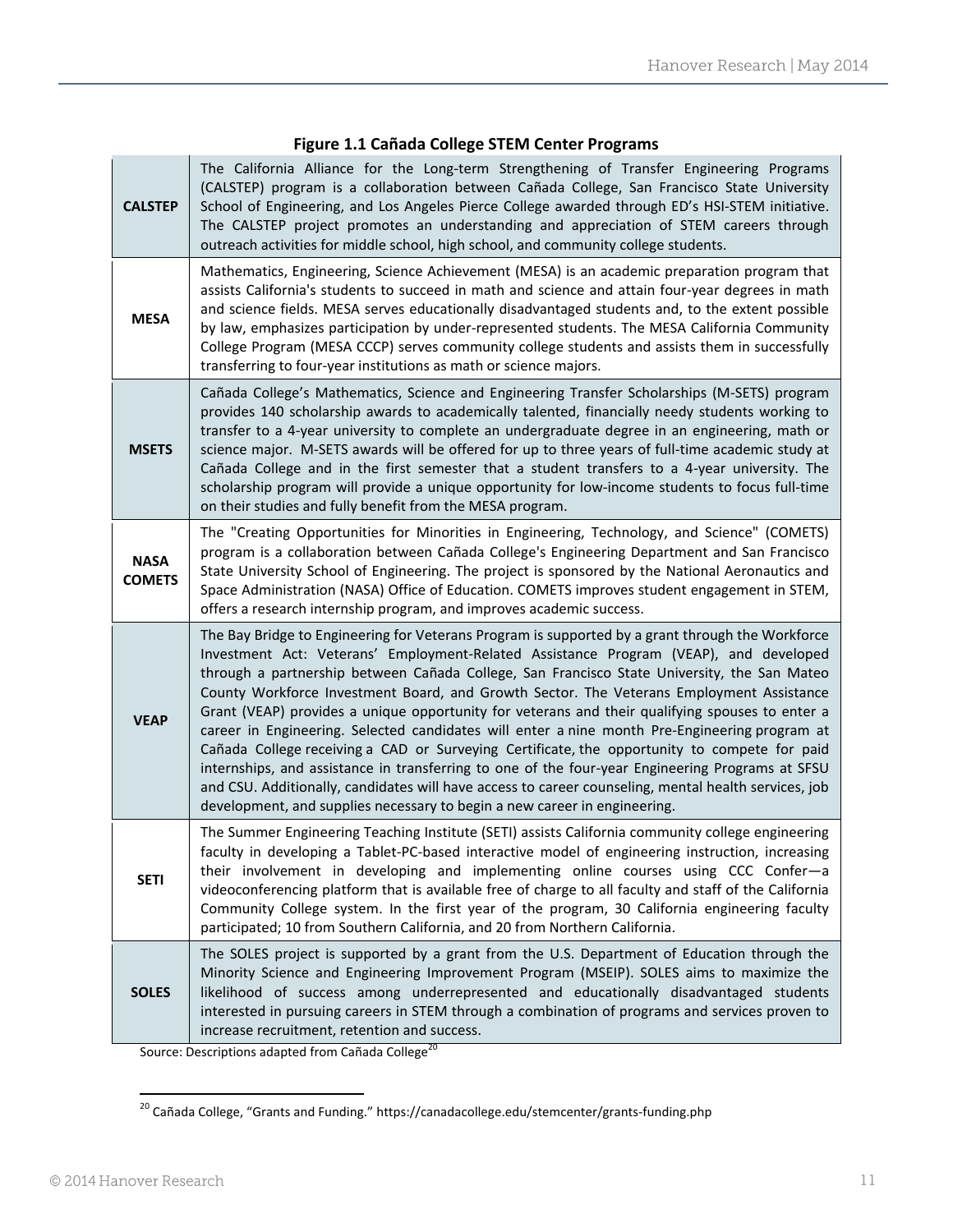# <span id="page-11-0"></span>**CABRILLO COLLEGE**

Cabrillo College has an interesting STEM-focused initiative, the Science, Technology and Energy: Expanding Potential (STEEP) program, which is a multi-component program designed to enhance and support the participation of its STEM students. STEEP is particularly relevant for FHDA insofar as this program is meant to meet the workforce needs in the greater Silicon Valley and Monterey Bay area.<sup>21</sup> The program is described further by the College:<sup>22</sup>

STEEP attracts and retains STEM students with a summer Precalculus Preparedness Seminar, a summer Energy Laboratory Academy as a preparation for a later internship, a Sustainability Team, placement in undergraduate research and/or industry internships summer, and counseling, mentoring and tutoring support through an existing Math, Engineering, Science Achievement (MESA) center. A capstone activity of the Energy Laboratory academy is a community service project involving photovoltaics. Other efforts aimed at increasing retention within STEM majors include provision of instruction to strengthen skill sets important in gateway courses in math and laboratory science.

STEEP is a response to a gap analysis created as a result fifteen years of experience working with and observing underrepresented students in Cabrillo's MESA Center, where staff identified three critical factors that inhibit students' decisions to pursue STEM majors: $^{23}$ 

- **Limited Mathematics Skills**—undeveloped K-12 mathematics skills, fear of the subject, lack of success in past classes, limited understanding of the demands of college work, or a lack of study skills;
- **Limited Laboratory Experience**—little or no high quality laboratory experience in K-12, lack of experience building things during childhood and adolescence, lack of understanding about how mechanical things work, and a lack of experience measuring and hypothesizing;
- **Years of Education Necessary to Achieve STEM majors**—more motivation is needed for students to envision their persistence over the many years of college study required to complete a STEM degree.

 $\overline{a}$ 

<sup>&</sup>lt;sup>21</sup> Cabrillo College, "STEEP." <http://www.cabrillo.edu/services/mesa/STEEP/about.html>

 $22$  Ibid.

 $23$  Ibid.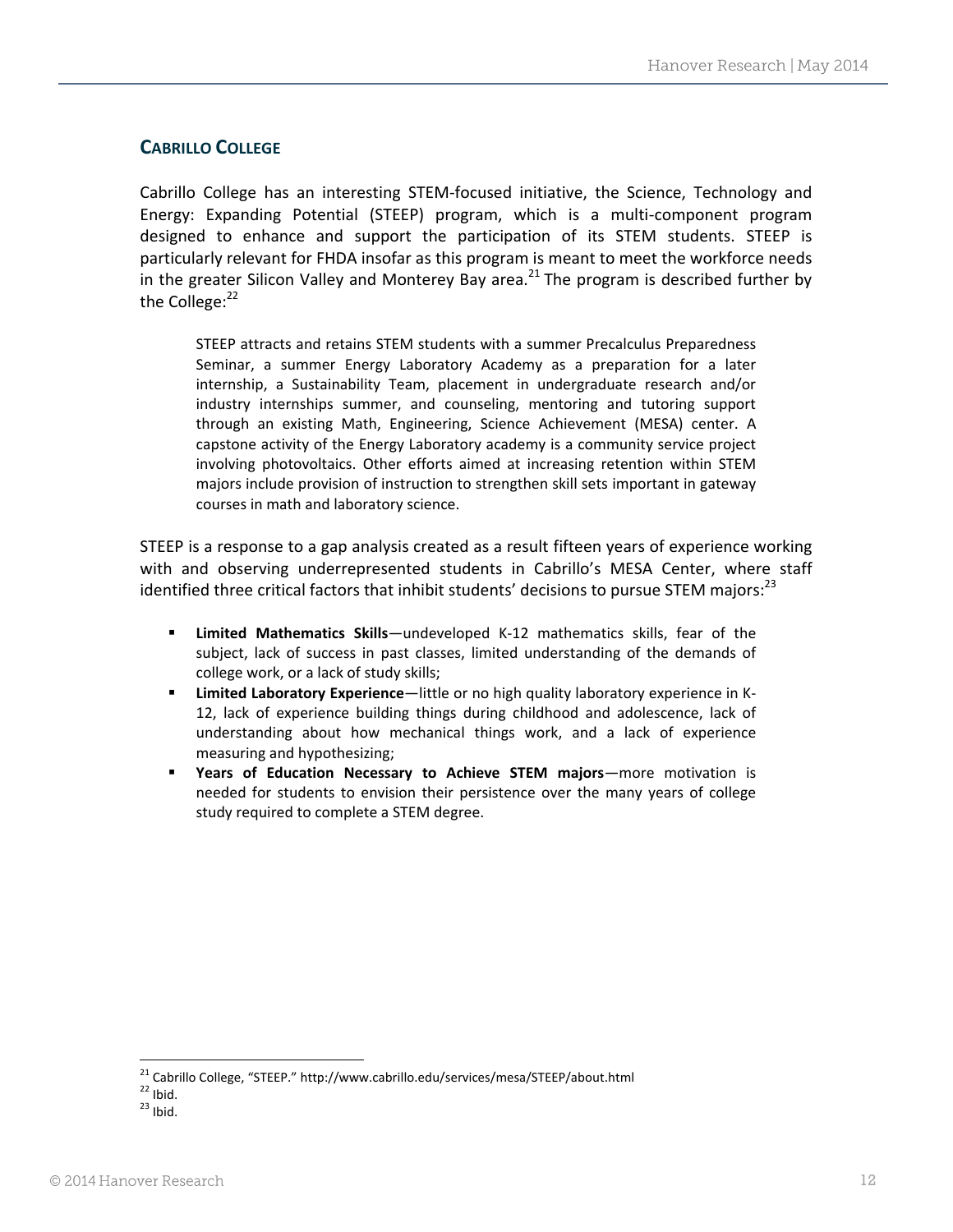# <span id="page-12-0"></span>**MESA (CALIFORNIA-WIDE)**

Started in 1970, the MESA program was founded at Oakland Technical High School with 25 students and has since expanded into a statewide program. The goal of MESA is to:  $^{24}$ 

Develop academic and leadership skills, raise educational expectations, and instill confidence in California's students historically underrepresented in engineering, physical science, or other math-based fields, in order to increase the number of African American, Latino American and American Indian graduates from a four-year university.

Mentioned in a number of profiles above, MESA is funded by state appropriations along with corporate sponsorships.<sup>25</sup> As of the 2011-12 academic year, MESA's outreach statistics include:<sup>26</sup>

| <b>CATEGORY</b>                                     | <b>NUMBER</b> |  |
|-----------------------------------------------------|---------------|--|
| <b>STUDENTS SERVED BY MESA</b>                      |               |  |
| Pre-college                                         | 20,299        |  |
| Community college                                   | 4,707         |  |
| University level                                    | 3,186         |  |
| Total                                               | 28,192        |  |
| <b>COLLABORATIONS WITH EDUCATIONAL INSTITUTIONS</b> |               |  |
| University of California campuses                   | 5             |  |
| California State University campuses                | 10            |  |
| California Community College campuses               | 36            |  |
| Independent four-year campuses                      | 3             |  |
| Community sites                                     | 3             |  |
| Senior high schools                                 | 164           |  |
| Middle and junior high schools                      | 174           |  |
| Elementary schools                                  | 55            |  |

#### **Figure 1.2: MESA Outreach (2011-12)**

Source: MESA<sup>27</sup>

A full list of community college partners is provided on the MESA website.<sup>28</sup> Notably, of the MESA community college students who transferred to four-year institutions, 97 percent entered these colleges and universities as math or science majors. Of the California MESA community college students who transferred to four-year institutions:<sup>29</sup>

 $\overline{a}$ 

<sup>&</sup>lt;sup>24</sup> MESA, "Timeline." <http://mesa.ucop.edu/about/history.html>

 $25$  Ibid.

 $26$  Ibid.

<sup>27</sup> MESA, "MESA Data and Results." http://mesa.ucop.edu/about/outcomes.html

<sup>&</sup>lt;sup>28</sup> MESA, "Education Partners." http://mesa.ucop.edu/about/edupartners.html

<sup>&</sup>lt;sup>29</sup> MESA, "MESA Data and Results." http://mesa.ucop.edu/about/outcomes.html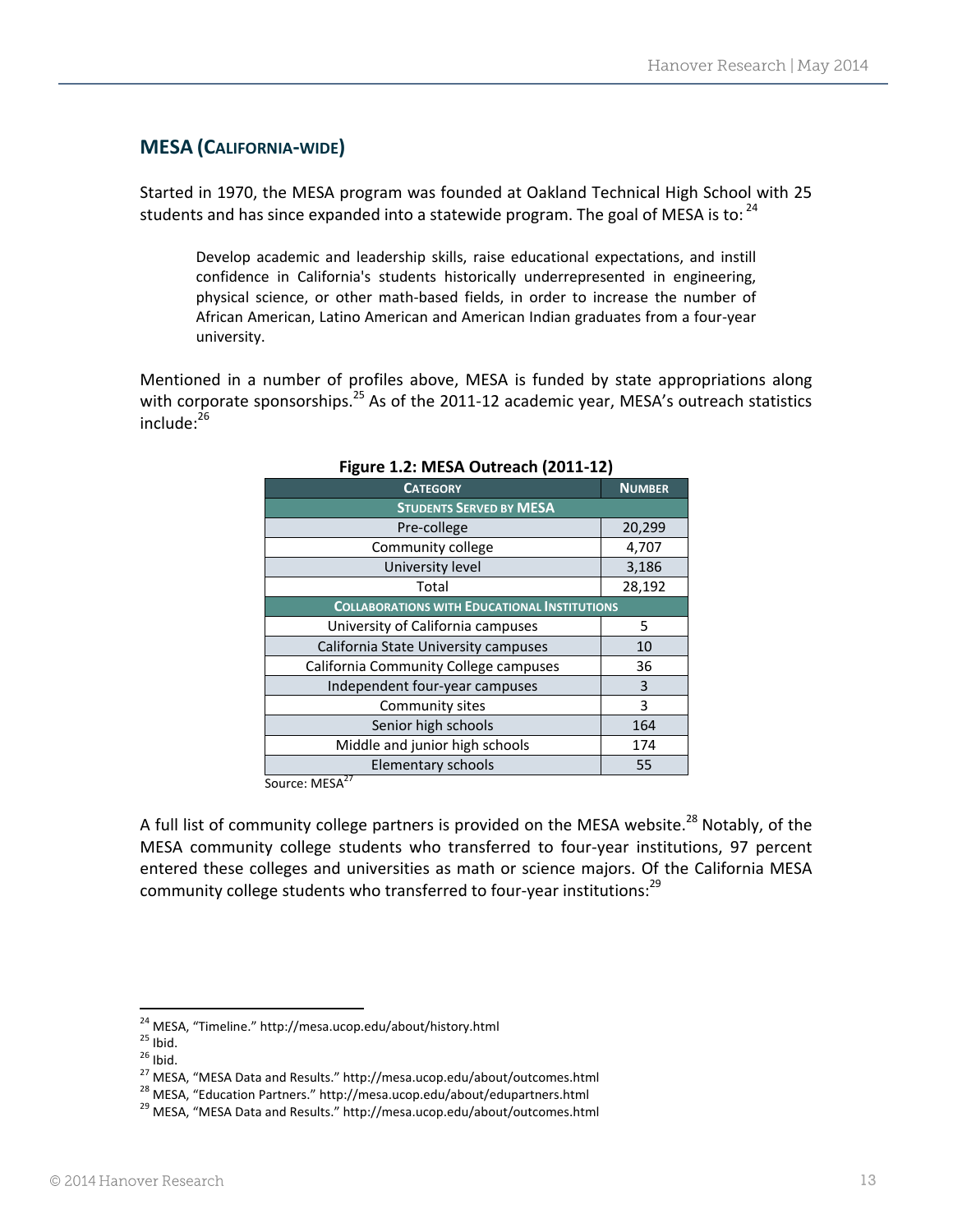- 49 percent transferred to the UC system;
- 44 percent transferred to the CSU system; and
- 7 percent transferred to independent California universities and colleges, out-ofstate universities and colleges, and others.

MESA's schools program assists students at middle and senior high schools (and some elementary schools) to "excel in math and science and become competitively eligible for academically rigorous colleges and universities," while MESA for middle schools and high schools includes "individual academic plans, study skills training, and parent leadership development." 30

MESA's community college program (MCCP) provides STEM academic development for educationally disadvantaged students, particularly for low-performing high schools. The MCCP is a partnership between MESA and the CCCCO. Main components of the MCCP  $include; ^{31}$ 

- **Academic excellence workshops**—Students are scheduled in the same core math and science classes and taught how to successfully master complex technical ideas and principles through a collaborative approach.
- **Orientation course**—New students learn skills to excel as math, science and engineering majors.
- **Academic advising/counseling**—Students receive individualized academic guidance and develop multi-year plans so they can take courses in the most effective sequence and transfer in a timely manner.
- **Student study center**—This dedicated multipurpose space is the hub for study, workshops, special activities and information sharing. It is a key element in building a close learning community.
- **Assistance in the transfer process**—MESA provides counseling, workshops and visits to four-year universities.
- **Career advising**—Students are exposed to various math, engineering and science career options through industry mentors, field trips, job shadowing, career fairs and internship opportunities.
- **Links with student and professional organizations**—These resources provide mentors, guest speakers and tours of companies.
- **Professional development**—Through workshops and mock job fairs, students learn about corporate culture, improve their resume writing and interviewing skills and are offered opportunities for part-time, full-time and summer employment related to their majors.
- **Industry Advisory Board**—Corporate representatives, including MESA alumni, participate on advisory boards at centers to provide strategic planning assistance, scholarships, summer internships, field trips and other resources. The board is a valuable connection between the students and companies that recognize MESA's success in helping to develop the technical professionals they need.

l

<sup>30</sup> MESA, "MSP." <http://mesa.ucop.edu/programs/schoolprogram.html>

<sup>31</sup> MESA, "MCCP." http://mesa.ucop.edu/programs/mesacccp.html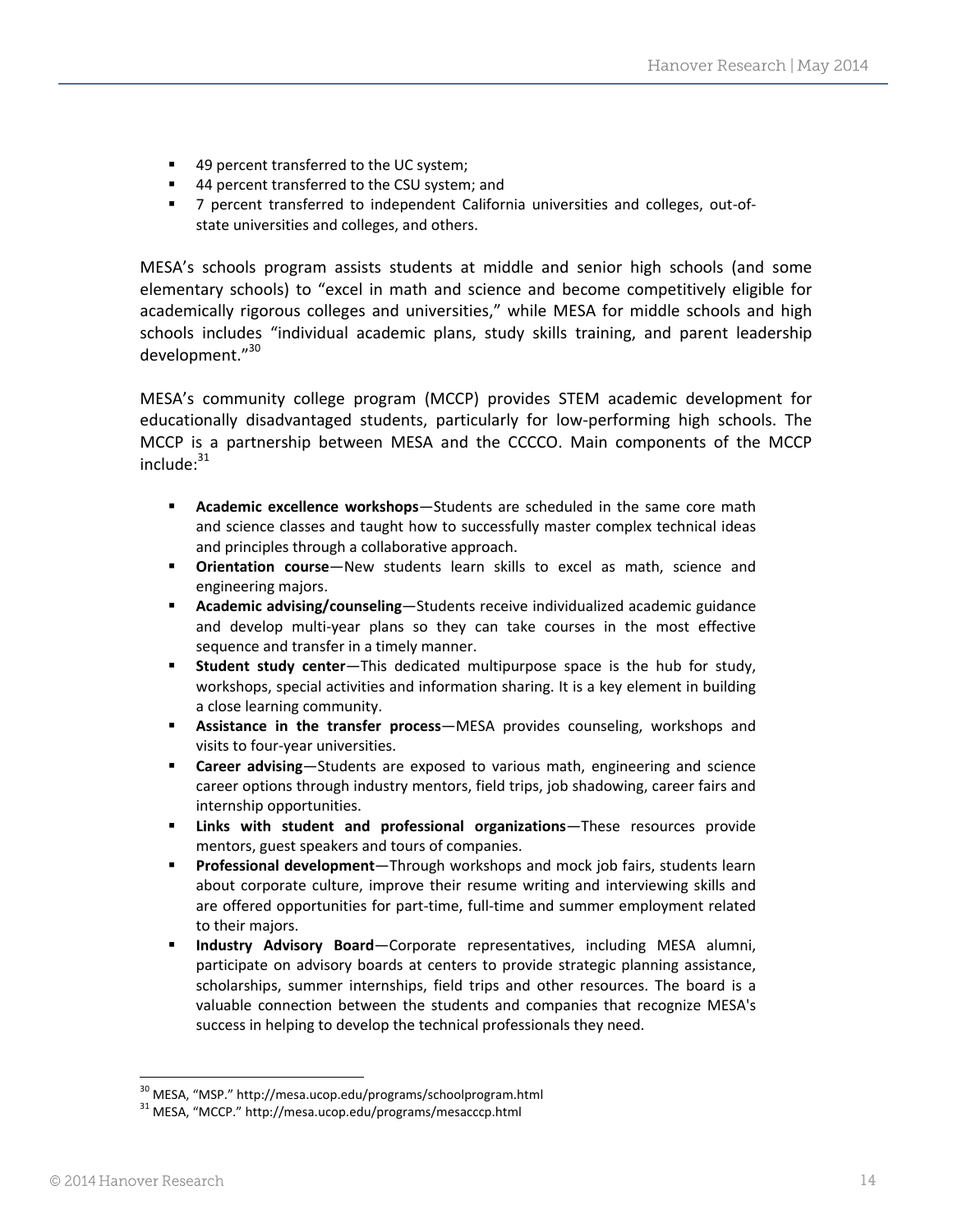Within the MCCP program, MESA operates an Engineering Program (MEP), which "supports educationally disadvantaged students to attain four-year degrees in engineering or computer science." The MEP "establishes a peer community for its students, most of whom are first in their family to go to college, based on mutual academic support and high standards, encouragement and motivation." MEP centers receive the majority of funds from their host institutions and receive additional support from local industry partners. MESA provides partial funding and internship/scholarship opportunities.<sup>32</sup> As De Anza College and Foothill College are not listed as current MESA partners on the main program website, there may be an opportunity for FHDA to improve its student support services with a MESA partnership.

<sup>1</sup> <sup>32</sup> MESA, "MEP," op. cit.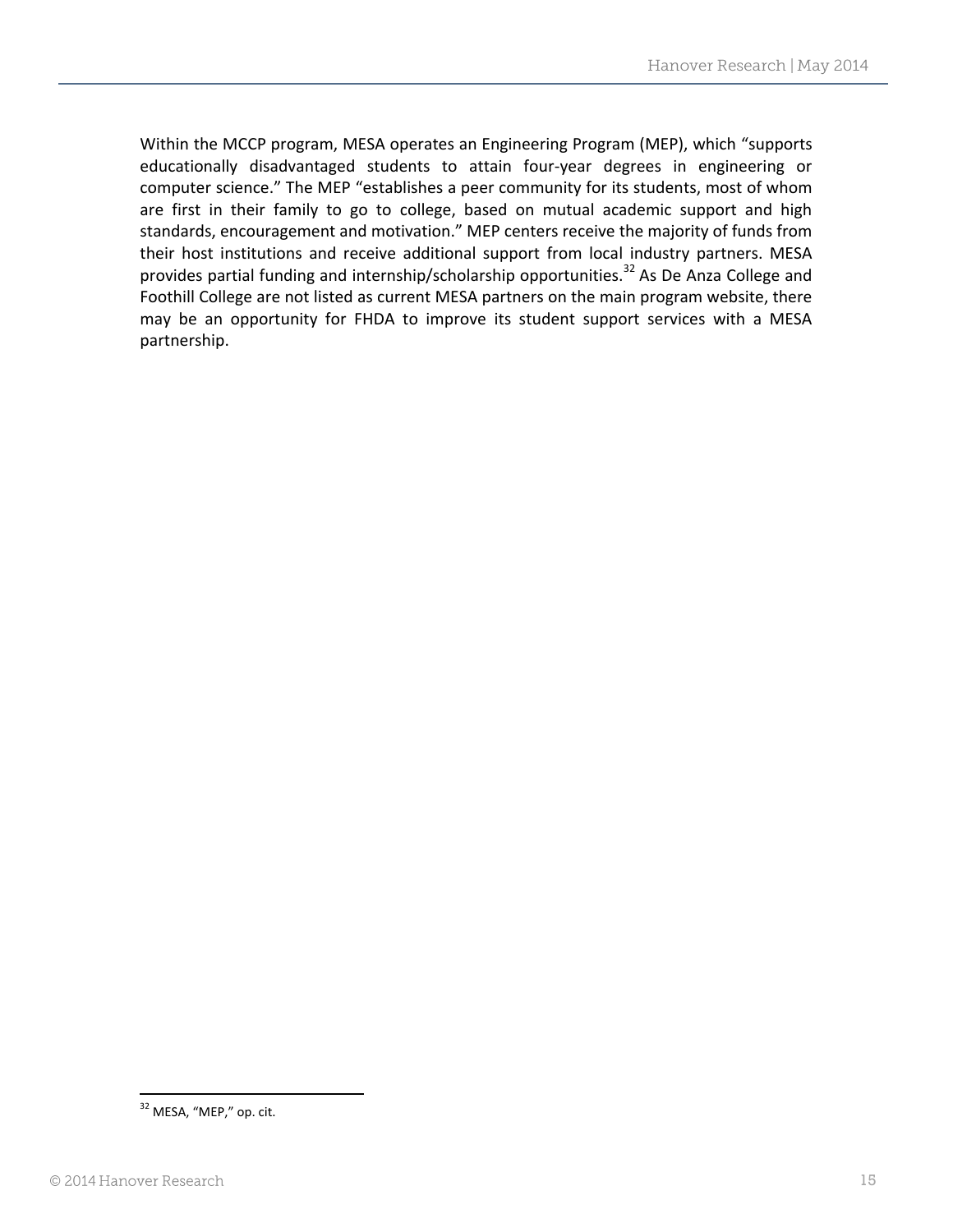# <span id="page-15-0"></span>**SECTION II: BEST PRACTICES FOR PREPARING UNDERSERVED STUDENTS**

As illustrated in the peer profiles in Section I, there are a number of commonalities across retention and success programs in community colleges in California. Common features include tutoring, seminars, guest speakers, workshops, a student study center, career counseling, internship/research opportunities, faculty mentoring, special financial aid packages, K-12 outreach, networking opportunities, and partnerships with other institutions of higher education. In this section, we condense the findings of wide-ranging scholarly studies of best practices for serving underrepresented students, including many recommendations which echo the characteristics of the peer programs profiled above.<sup>33</sup>

#### <span id="page-15-1"></span>**OVERVIEW OF BEST PRACTICES FOR PREPARING UNDERSERVED STUDENTS**

The CCCCO recently published a report containing recommendations aimed at improving educational outcomes and workforce preparedness in the California community college system, with an especially strong focus on minority and underserved students. This report begins the process of closely aligning K-12 standards with community college requirements. General goals and recommendations listed by CCCCO include:<sup>34</sup>

- Development and implementation of a common diagnostic assessment tool to more accurately determine the skill levels of entering students;
- New technology and additional counselors to create more robust student services, including broader and more widespread use of student educational plans;
- Structured pathways to help students identify a program of study and get an educational roadmap to indicate appropriate courses and available support services;
- Enhanced professional development for both faculty and staff, especially related to the instructional and support needs of basic skills students;

l <sup>33</sup> FHDA may also want to consider examining the following best practices and literature review documents, all of which echo the findings included in this section. See Rebecca Villarreal, ["Charting a Course towards Latino](http://www.hacu.net/images/hacu/OPAI/H3ERC/2012_papers/Villarreal%20cabrera%20friedrich%20-%20latino%20student%20success%20in%20stem%20-%20updated%202012.pdf)  [Student Success in STEM,"](http://www.hacu.net/images/hacu/OPAI/H3ERC/2012_papers/Villarreal%20cabrera%20friedrich%20-%20latino%20student%20success%20in%20stem%20-%20updated%202012.pdf) July 2012; USC Center for Urban Education, ["Developing Supportive STEM Community](http://nas-sites.org/communitycollegessummit/files/2011/12/Dowd-Developing-STEM-Transfer-Ecosystem_draft-dec-8.pdf)  College to Four-[Year College and University Transfer Ecosystems,"](http://nas-sites.org/communitycollegessummit/files/2011/12/Dowd-Developing-STEM-Transfer-Ecosystem_draft-dec-8.pdf) December 15, 2011; California Wellness Foundation, ["Promoting Practices, Promoting Diversity in California Community College Health Occupation](http://www.calwellness.org/pdf_docs/diversity/Diversity_Report_CSS.pdf))  [Programs,"](http://www.calwellness.org/pdf_docs/diversity/Diversity_Report_CSS.pdf)) March 2006; Silicon Valley Education Foundation, ["STEMing the Minority Gap,"](http://toped.svefoundation.org/2012/04/03/steming-the-minority-gap/) April 2012; California Workforce Initiative, ["Diversifying the Nursing Workforce: A California Imperative,"](http://www.cpec.ca.gov/CompleteReports/ExternalDocuments/Diversifying_the_Nursing_Workforce_2001.pdf) February 2001; ASHA, ["Minority Student Recruitment, Retention, and Career Transitions Practices: A Review of the Literature,"](file:///C:/Users/phiggins/Desktop/(http:/www.asha.org/practice/multicultural/recruit/litreview.htm)) 2003; Boston Public Health Commission, ["From High School to Health Care Careers,"](http://www.bphc.org/chesj/resources/Documents/Tools/YouthProgramBridgeReview.pdf) March 2007; Marya Olivares-Urueta, ["The Latino/a Health Professions Pipeline:](http://www.hacu.net/images/hacu/OPAI/H3ERC/2012_papers/Olivares-Urueta%20-%20latino%20health%20professions%20pipeline%20-%202012.pdf) An Overview," July 2012; Marie-Elena Reyes, ["Increasing](http://www.engr.psu.edu/awe/ARPAbstracts/CommunityCollege/ARP_WomenofColorCommunityCollege_Literature%20Overview.pdf)  [Diversity in STEM by Attracting Community College Women of Color,"](http://www.engr.psu.edu/awe/ARPAbstracts/CommunityCollege/ARP_WomenofColorCommunityCollege_Literature%20Overview.pdf) 2012; Brian Johnson, ["A Snapshot of](http://www.blackcollegian.com/a-snapshot-of-minority-males-in-stem-in-higher-education/)  [Minority Males in STEM in Higher Education,"](http://www.blackcollegian.com/a-snapshot-of-minority-males-in-stem-in-higher-education/) 2012.

<sup>&</sup>lt;sup>34</sup> CCCCO Student Success Task Force, "Advancing Student Success in California Community Colleges" (2011), p. 5. [http://www.californiacommunitycolleges.cccco.edu/Portals/0/StudentSuccessTaskForce/SSTF\\_FinalReport\\_Web\\_](http://www.californiacommunitycolleges.cccco.edu/Portals/0/StudentSuccessTaskForce/SSTF_FinalReport_Web_010312.pdf) [010312.pdf](http://www.californiacommunitycolleges.cccco.edu/Portals/0/StudentSuccessTaskForce/SSTF_FinalReport_Web_010312.pdf)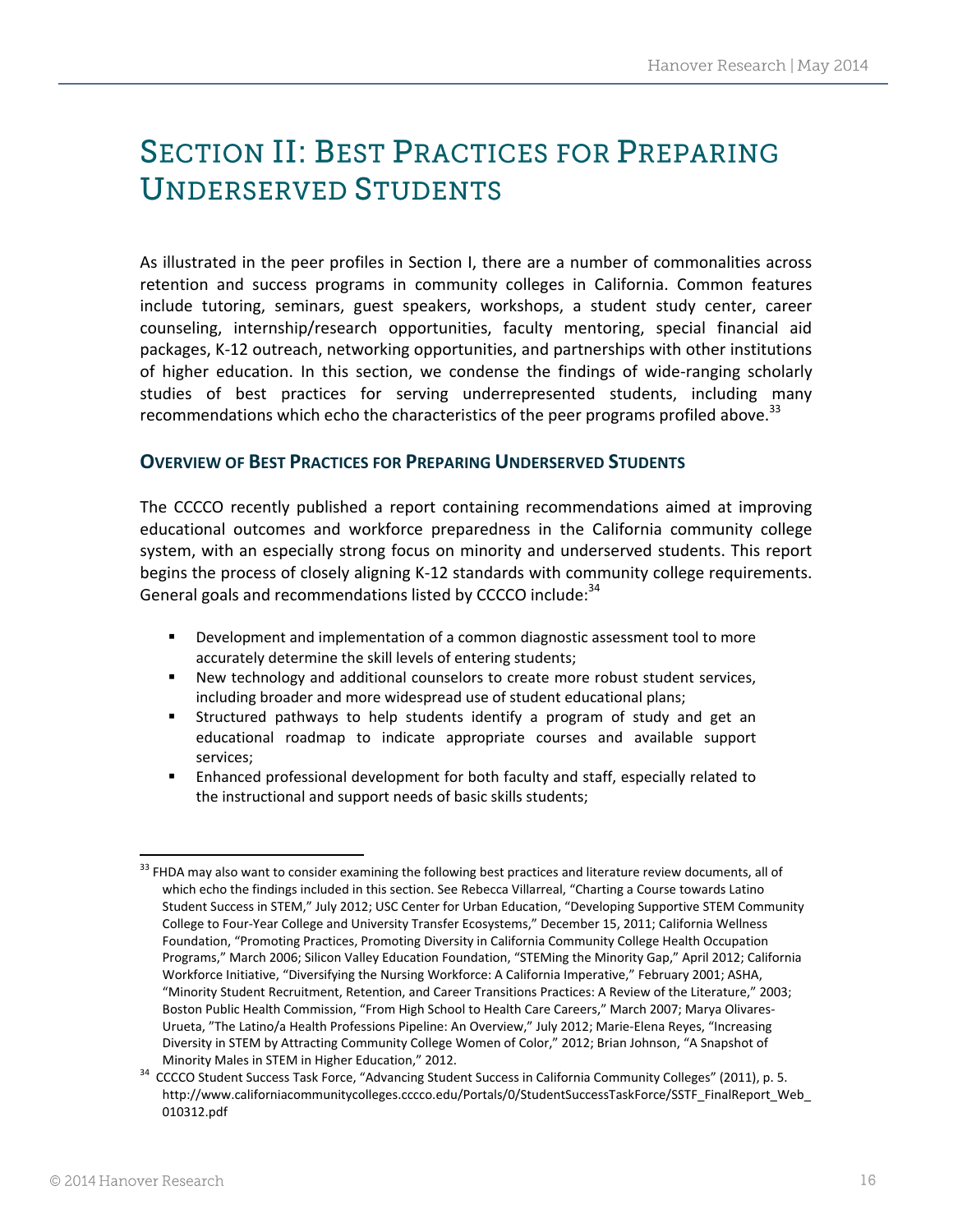- Revised financing, accountability, and oversight systems to ensure that resources (both financial and organizational) are better aligned with student success;
- **EXTERGHT Stronger statewide coordination and oversight to allow for the sharing and** facilitation of new and creative ideas to help students succeed, including the ability for California to "take to scale" the many good practices already in place; and
- Better alignment of local district and college goals with the education and workforce needs of the state.

In terms of concrete recommendations that will be implemented over the course of the next decade, we have condensed the document down to the most relevant recommendations that apply to FHDA (see Figure 2.1).

| <b>NUMBER</b>         | <b>DETAILS</b>                                                                                                                                                                                                                                                                                                                                                        |
|-----------------------|-----------------------------------------------------------------------------------------------------------------------------------------------------------------------------------------------------------------------------------------------------------------------------------------------------------------------------------------------------------------------|
| Recommendation<br>2.2 | Require all incoming community college students to: (1) participate in<br>diagnostic assessment and orientation and (2) develop an education plan.<br>By requiring students to participate in these core services, the community<br>college system will ensure that students have the foundational tools<br>necessary to make informed choices about their education. |
| Recommendation<br>2.3 | Community colleges will develop and use centralized and integrated<br>technology. Such technology should be accessible through campus or district<br>web portals, to better guide students in their educational process.                                                                                                                                              |
| Recommendation<br>2.4 | Require students whose diagnostic assessments show a lack of readiness<br>for college to participate in a support resource. Resources can include a<br>student success course, learning community, or other sustained<br>intervention, provided by the college for new students.                                                                                      |
| Recommendation<br>3.3 | Community Colleges will provide students the opportunity to consider the<br>benefits of full-time enrollment. Many community college students are not<br>in a position to enroll full time, particularly those who work full time and are<br>enrolled to upgrade their job skills as well as those who depend on full-time                                            |
| Recommendation<br>6.1 | Community colleges will create a continuum of strategic professional<br>development opportunities for all faculty, staff, and administrators to be<br>better prepared to respond to the evolving student needs and measures of                                                                                                                                        |

#### **Figure 2.1: Relevant CCCCO Recommendations**

Source: CCCCO<sup>35</sup>

These recommendations give FHDA some idea of where the CCCCO's future efforts will be directed, and also provide actionable guidance for Foothill and De Anza Colleges.

<sup>1</sup> <sup>35</sup> Adapted from ibid.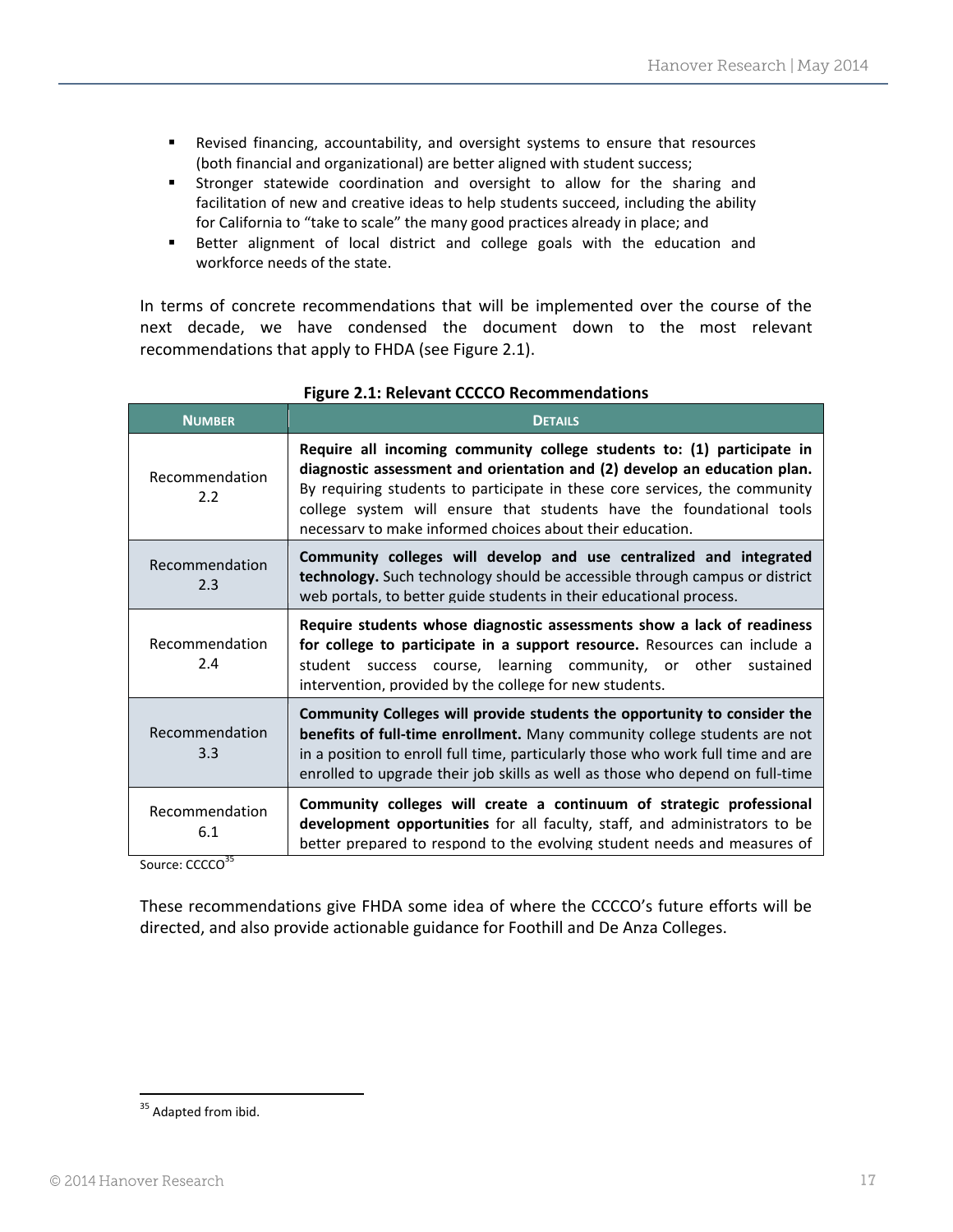# <span id="page-17-0"></span>**BEST PRACTICES FOR ASSISTING MINORITY STUDENTS IN NURSING**

Of the 112 community colleges in the California system, 75 operate registered nursing programs, enrolling a statewide total of 13,057 full-time-equivalent students (FTES). As the CCCCO points out, enrollments have increased by about 44.7 percent over the last four to five years "due to the development of new programs, expansion of enrollment capacity through partnerships with the healthcare industry, and federal and state funded programs and grants."<sup>36</sup>

University of Southern California's School of Policy, Planning and Development published a helpful statewide nursing report for California entitled *Increasing Latino Participation in the Nursing Profession: A Statewide Benchmarking Project*. <sup>37</sup> As the authors note, certain barriers are especially salient to the socioeconomic and cultural attributes of the Latino population. In interviews with Latino nurses, nursing students, educators and researchers, the authors of this study identified the following categories of barriers for Latino nursing students in particular (see Figure 2.2).

| <b>FAMILY-RELATED BARRIERS</b>                                |                                                                                                                                                                                                                                                                                                                                                               |  |  |  |
|---------------------------------------------------------------|---------------------------------------------------------------------------------------------------------------------------------------------------------------------------------------------------------------------------------------------------------------------------------------------------------------------------------------------------------------|--|--|--|
| <b>Poor perception of Nursing</b><br>in Home Countries        | The nursing profession has made some progress at reversing a public image<br>problem it has struggled with for decades, namely, that nursing is often seen<br>by Latinos as a low-skilled profession.                                                                                                                                                         |  |  |  |
| Discouragement from<br><b>Families</b>                        | One casualty of nursing's struggle results from its public image, in that family<br>and friends often steer potential students away from the profession.                                                                                                                                                                                                      |  |  |  |
| <b>Lack of Family Support</b>                                 | The familial barriers faced by first-generation college students were<br>compounded by limited emotional support                                                                                                                                                                                                                                              |  |  |  |
| <b>Pressure to Attend Nursing</b><br><b>School Locally</b>    | Due to the need to help support the family both financially and by caring for<br>older and younger relatives, many Latino students are pressured to attend the<br>local community college, even if it isn't an ideal fit in terms of programs.                                                                                                                |  |  |  |
| <b>FINANCIAL BARRIERS</b>                                     |                                                                                                                                                                                                                                                                                                                                                               |  |  |  |
| <b>Need to Contribute to</b><br><b>Family Income campuses</b> | The main barrier students reported was financial. Latino students were<br>steered away from nursing due to the length and cost of the program                                                                                                                                                                                                                 |  |  |  |
| <b>Reluctance to Access</b><br><b>Financial Aid campuses</b>  | The financial challenges were complicated by the fact that many Latino<br>students did not access or understand financial aid opportunities. They did not<br>seem to understand that entry-level registered nurses can make \$40,000 to<br>\$60,000 per year, which meant they would be well-situated to repay student<br>loans if they chose to accept them. |  |  |  |

#### **Figure 2.2: Barriers for Latino Nursing Students in California**

1

<sup>&</sup>lt;sup>36</sup> CCCCO, "Nursing Education Programs" (April 2010).

[http://californiacommunitycolleges.cccco.edu/Portals/0/Reports/Nursing2010toPrint%20\(3\).pdf](http://californiacommunitycolleges.cccco.edu/Portals/0/Reports/Nursing2010toPrint%20(3).pdf)

<sup>&</sup>lt;sup>37</sup> USCSP, "Increasing Latino Participation in the Nursing Profession: A Statewide Benchmarking Project" (August 2006)[. http://lahealthaction.org/committee\\_docs/Final\\_Nursing\\_ReportHayley\\_edits\\_081606.doc](http://lahealthaction.org/committee_docs/Final_Nursing_ReportHayley_edits_081606.doc)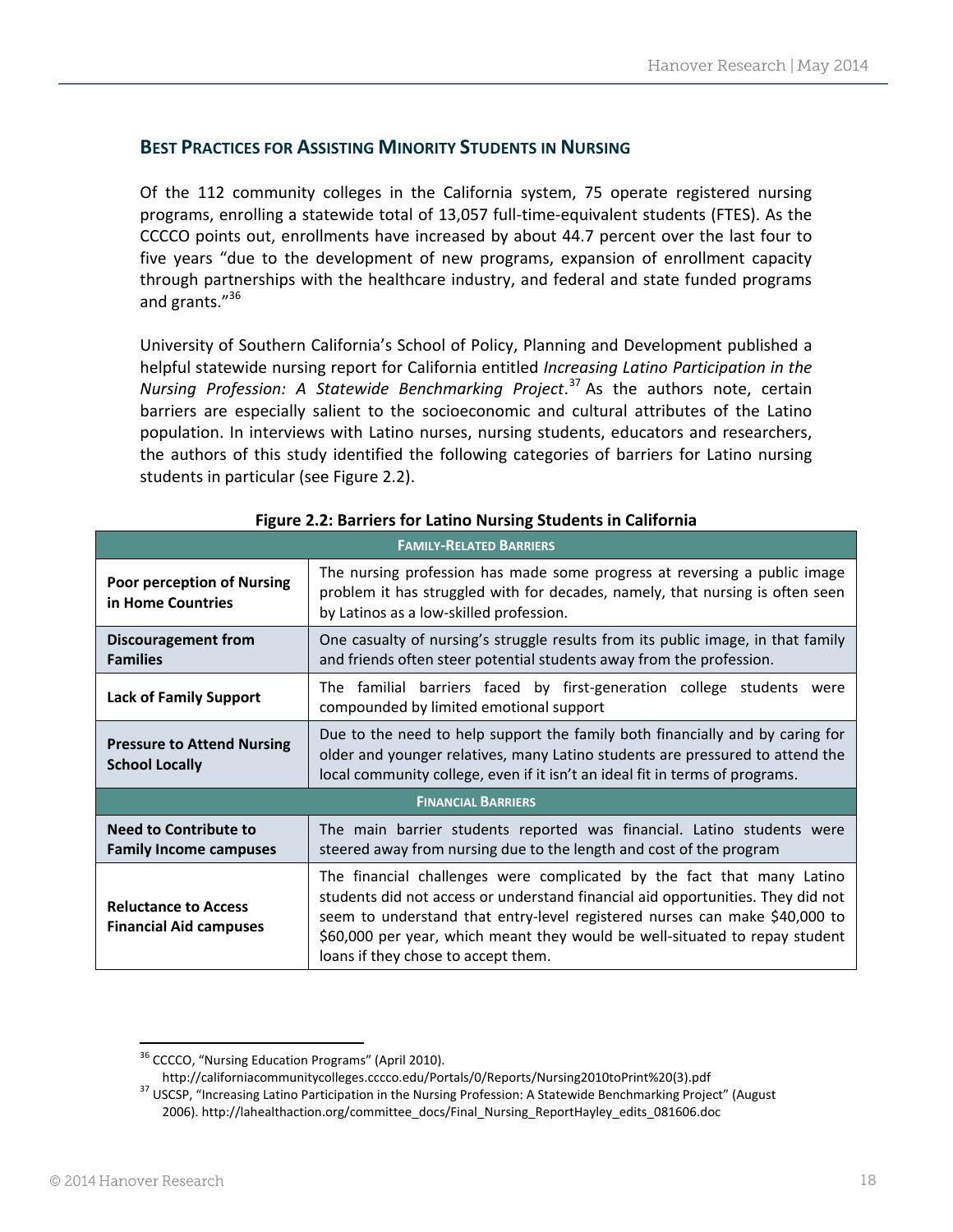| <b>Putting Off Graduate</b><br><b>Nursing Education in Favor</b><br>of Work campuses | The pressure to contribute to family income often prevents working nurses<br>from advancing from the to a higher degree. Many Latinos cannot afford to<br>forgo their salaries to return to school for advance practice nursing education                                                                                                                                   |
|--------------------------------------------------------------------------------------|-----------------------------------------------------------------------------------------------------------------------------------------------------------------------------------------------------------------------------------------------------------------------------------------------------------------------------------------------------------------------------|
|                                                                                      | <b>PRE-COLLEGE EDUCATIONAL BARRIERS</b>                                                                                                                                                                                                                                                                                                                                     |
| Being the First in the Family<br>to Attend School                                    | In a recent study, 52 percent of Latino students surveyed reported they were<br>the first person in their family to attend college.                                                                                                                                                                                                                                         |
| <b>Language Barriers</b>                                                             | Language barriers were a particular problem for students from remote or rural<br>areas with isolated first-generation communities, and for students whose<br>families did not speak English at home.                                                                                                                                                                        |
| <b>Lack of Adequate High</b><br><b>School Preparation</b>                            | One concern was that minorities who were enthusiastic about entering the<br>profession were not qualified. California's K-12 educational system is not<br>adequately preparing students to enter nursing school, particularly in the areas<br>of math and science.                                                                                                          |
| Low Expectations and<br><b>Discouragement from</b><br><b>Educators</b>               | Educators have been found to have low expectations for minorities, and at<br>times track them into non-professional jobs based on race, ethnicity, and/or<br>socioeconomic status.                                                                                                                                                                                          |
| <b>Lack of Role Models</b>                                                           | Minorities, more so than non-minorities, lacked role models and mentors who<br>encouraged them to pursue nursing. This meant that many minorities were not<br>aware of the opportunities available to them.                                                                                                                                                                 |
|                                                                                      | <b>SOCIO-CULTURAL BARRIERS</b>                                                                                                                                                                                                                                                                                                                                              |
| <b>Feeling Out of Place on a</b><br><b>College Campus</b>                            | Socio-cultural factors need to be taken into consideration when looking at the<br>deficiency of Latinos in higher education.                                                                                                                                                                                                                                                |
| Aversion by Men,<br><b>Specifically Latino Men, to</b><br><b>Nursing</b>             | In 1998, male nurses accounted for 0.7 percent of associate degrees in nursing<br>awarded by California colleges and universities, and 0.2 percent of bachelor's<br>degrees in nursing. Minority males in the nursing profession showed similar<br>trends as minority females in that they were less likely to receive degrees in<br>nursing than their white counterparts. |
|                                                                                      | <b>SYSTEMIC BARRIERS IN HIGHER EDUCATION</b>                                                                                                                                                                                                                                                                                                                                |
| <b>Community College</b><br><b>Dropout Rates: Access</b><br>versus Success           | Community colleges have higher than average dropout rates. For California<br>community college nursing programs, the attrition rate was 20 percent with<br>some programs as high as 50 percent.                                                                                                                                                                             |
| <b>Articulation Gaps in College</b><br><b>Programs and Curricula</b>                 | Closely tied to the issue of Latino underrepresentation in the health care<br>profession and in nursing was that of articulation discrepancies. Articulation is<br>defined as "the intentional planning and coordination of nursing education<br>among programs so that a program at one level serves as the foundation for<br>the next educational level."                 |
| Underfunded/Overcrowded<br><b>Community College System</b>                           | The vast majority of nursing programs in California are based out of public<br>community colleges; almost two-thirds of California nurses are educated in<br>community colleges. Overcrowding and underfunding is a significant problem<br>for nursing degree completions.                                                                                                  |

Source: Text closely adapted from USCSP report<sup>3</sup>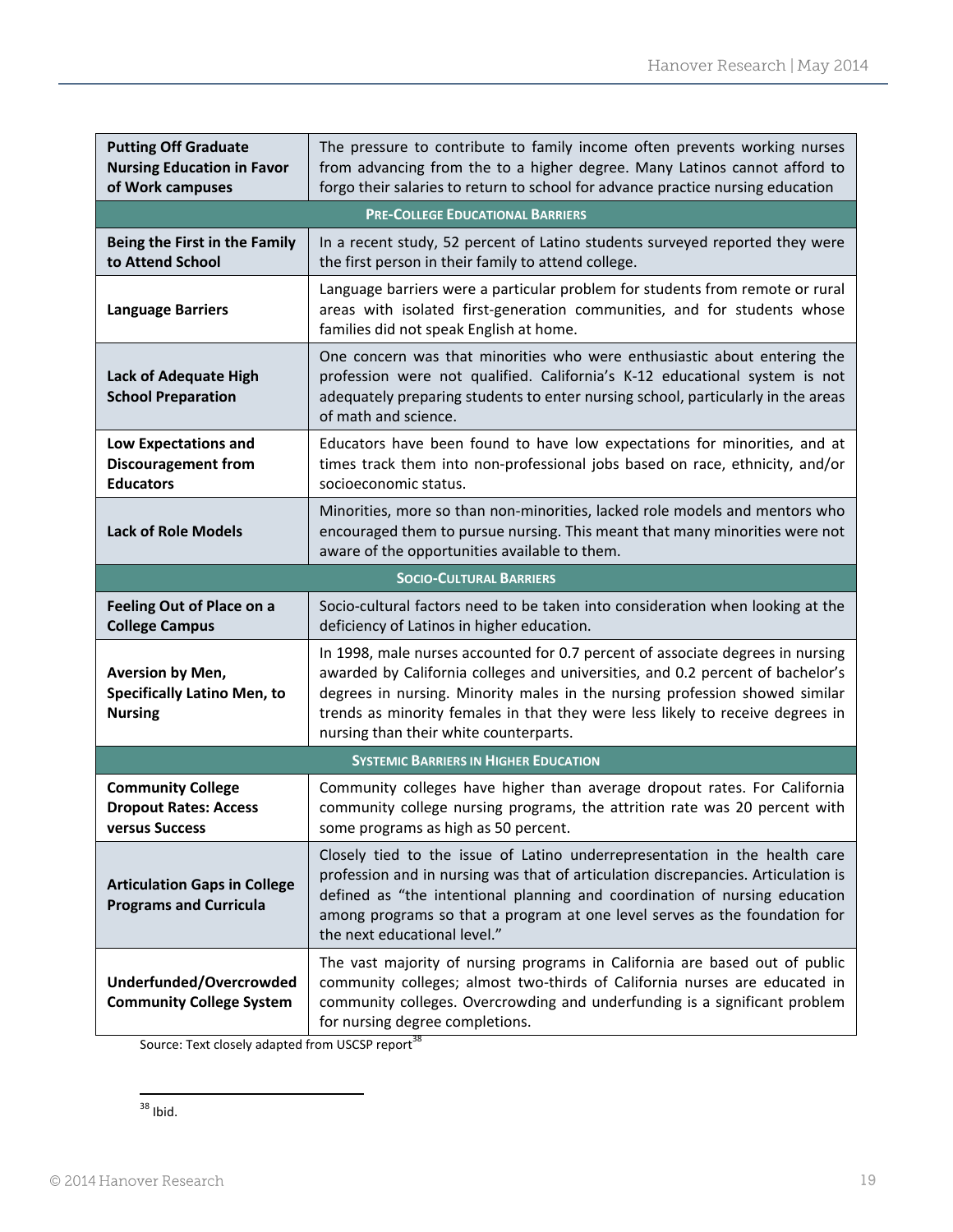This table gives a broad sense of the challenges faced by minority students in nursing and (to an extent) in other fields. Many of these issues can be addressed by FHDA through outreach and institutional changes for students in the area. The USCSP report addresses best practices to ameliorate the problems listed above, developed from a benchmarking analysis of seven nursing AA programs in California. Visits to these schools facilitated the identification of the following "categories of practices that addressed the documented barriers" listed above: 39

- **IMPROVING AN UNDER** Improving an understanding of nursing among Latinos;
- **Tailoring nursing education to working students;**
- **Emphasizing student-centered programs and strong student services;**
- Highlighting Latinos in leadership roles;
- Creating culturally aware and supportive learning environments; and
- **Working with limited funding by expanding capacity and resources.**

The authors conclude that "policy makers, the nursing community, and other stakeholders can lend support to these exemplary practices" by:<sup>40</sup>

- Better educating high school and community college guidance counselors;
- **EXECONTIFY Continuing to improve articulation between the different nursing degrees;**
- Making financial aid accessible by addressing cultural barriers to access; and
- Providing greatly needed funding of community college nursing education by promoting and providing strategic leadership in partnerships between public and private sectors.

By addressing these barriers, policy-makers, educators and members of the health care industry can help to increase the participation of Latinos in the nursing workforce.

In terms of more detailed examples of characteristics found at the best community colleges for nursing programs, the authors note a variety of benchmarking standards. According to USCSP research, the best schools are **mission driven** and consider the mission statements to be more than a formality; have a **supportive campus climate** with high levels of diversity; understand student population and **focus on student needs** with specific attention paid to non-traditional students; undertook **partnerships and collaborations** with community and private groups; and have **strong leadership** who work effectively with administration and faculty. $41$ 

 $\overline{a}$  $39$  Ibid.

 $40$  Ibid.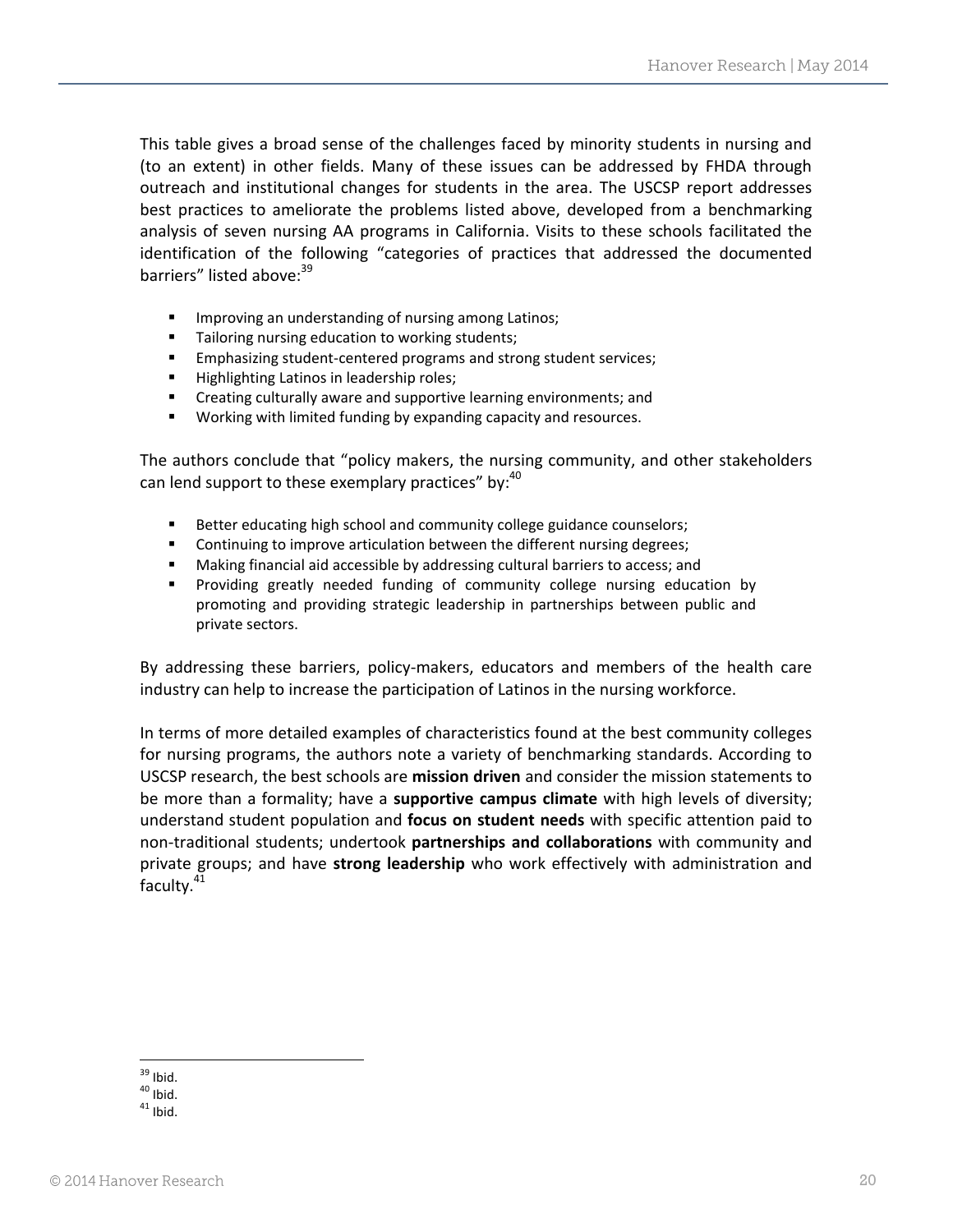# <span id="page-20-0"></span>**BEST PRACTICES FOR HEALTH PROFESSIONS ENROLLMENT AND RETENTION**

As the City College of San Francisco points out in its wide-ranging report on increasing diversity in healthcare professions, California's 112 community colleges operate "approximately 250 health occupation programs and train more allied healthcare workers than any other educational or workforce institution in California."<sup>42</sup> According to the CCCCO, the top statewide health occupations for community college students are, in order of size: $43$ 

- **Registered Nursing**
- **Emergency Medical Technician**
- **Licensed Vocational Nursing**
- **Medical Assisting**
- Radiologic Technologist
- Dental Assisting
- Certified Nurse Assisting
- Respiratory Care Therapy
- Psychiatric Technology
- Dental Hygiene

The majority of these are also high-growth/high-demand fields in Silicon Valley, as noted in a previous report for FHDA. The CCSF report recommends a variety of strategies for developing interest or access for such professions, including distance learning programs, K-12 outreach, community outreach, and minority outreach, all of which were mentioned above.<sup>44</sup> Recommended retention strategies include:<sup>45</sup>

- Create a supportive and student-centered environment where faculty are deeply committed to student success and diversity is embraced in both the curriculum and the recruitment of new faculty;
- Academic support and early intervention services that identify and address student skill deficiencies through tutoring, mentoring, and automatically triggered remediation activities;
- Support services that help students respond to and address life management issues while they attend demanding health occupation programs; and
- Built-in flexibility that accommodates the difficulties so many community college students confront in juggling school, work, and family responsibilities.

The CCSF report concludes with a list of the ideal characteristics of community college programs that have exemplary health profession enrollment and retention. Suggestions include featuring minority students in promotional materials, outreach to minority-focused high schools, distance learning, recruitment at hospitals and clinics to encourage current healthcare workers to go back to school, partnerships with science departments to provide tutoring for under-prepared students, orientation sessions regarding healthcare programs, career guidance, and dedicated faculty members to provide tutoring and other services.<sup>46</sup>

<sup>42</sup> CCSF, "Promoting Practices, Promoting Diversity in California Community College Health Occupation Programs" (March 2006)[. http://www.calwellness.org/pdf\\_docs/diversity/Diversity\\_Report\\_CSS.pdf](http://www.calwellness.org/pdf_docs/diversity/Diversity_Report_CSS.pdf)

 $\overline{a}$ 

 $44$  Ibid.

 $46$  Ibid.

 $43$  Ibid.

 $45$  Ibid.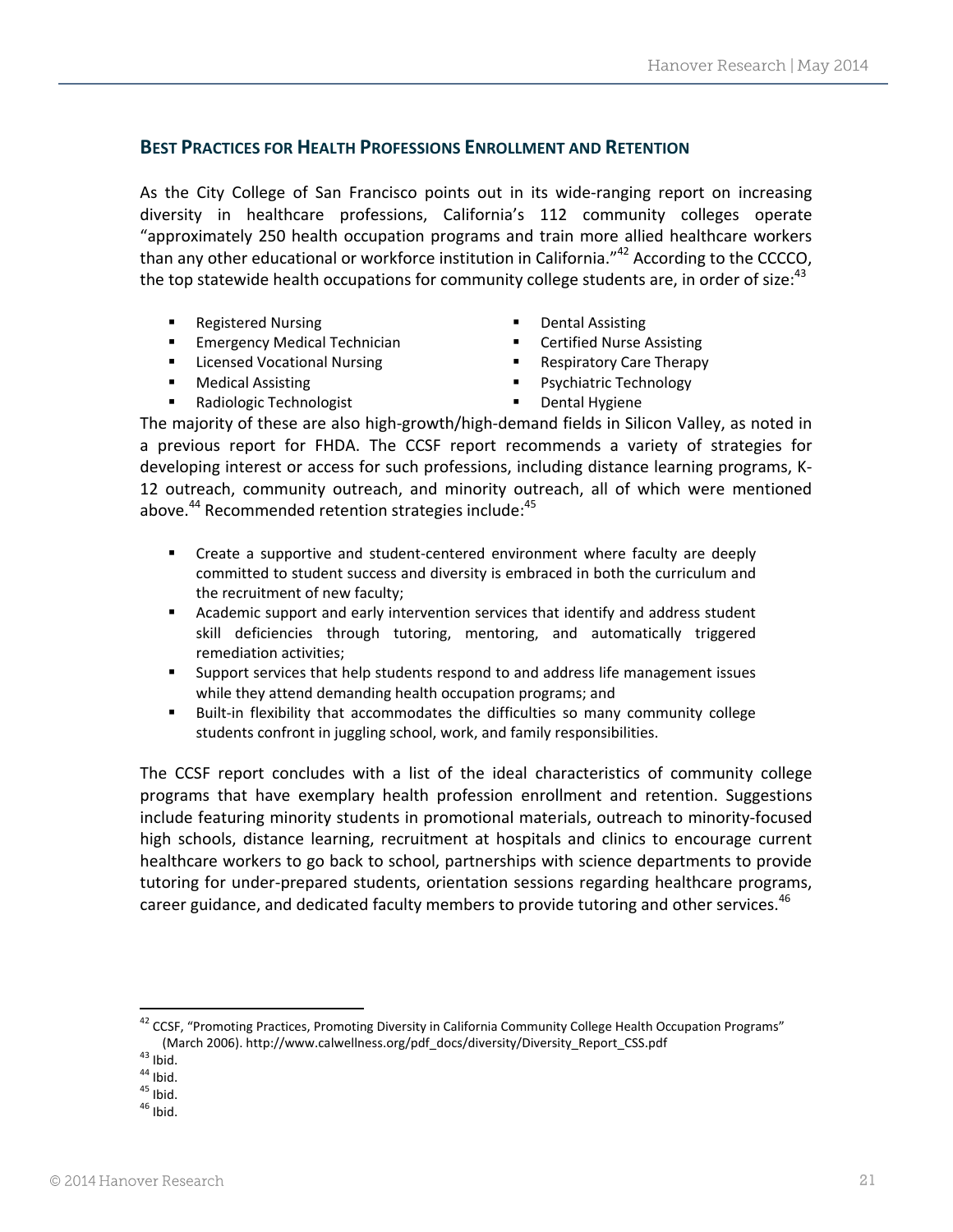### <span id="page-21-0"></span>**BEST PRACTICES FOR LATINO STUDENT RETENTION**

The Community College Consortium for Immigrant Education, a national network of 23 community colleges and other professional and research organizations, has written a helpful report entitled *Increasing Opportunities for Immigrant Students: Community College Strategies for Success*. In this report, the CCCIE makes a number of recommendations for action, both for community colleges and for other actors. While focused on general strategies, these recommendations also apply for STEM and nursing in particular. According to this study, community colleges should:

#### **Figure 2.3: Latino Student Retention Strategies**

#### **DEVELOP AN IMMIGRANT EDUCATION STRATEGY**

Articulate explicit goals to serve immigrant students, and incorporate these as part of the college's overall strategic plan.

Forge a targeted, intentionally focused ESL student academic and support plan around completion, to allow ESL students to fulfill their intended goals for further education or career preparation.

Encourage innovation by setting aside funds that allow pilots to be developed and evaluated and, if successful, incorporated into the college's operational budget.

#### **BUILD A COMMUNITY OF SUPPORTERS**

Link ESL and immigrant education efforts to various departments and strategic initiatives within the college, including workforce and economic development, developmental education, basic skills, fouryear college and university transitions, academic affairs, and student services.

Educate key community college constituencies (e.g. administrators, faculty, staff, and counselors) about both the importance of and the unique challenges faced by immigrant students.

Articulate and share successful outcomes and contributions of immigrant students to dispel myths and raise goodwill.

#### **RESPECT THE EXPERTISE AND LEVERAGE THE STRENGTHS OF COMMUNITY-BASED ORGANIZATIONS**

Launch outreach campaigns to immigrant families informing them about postsecondary opportunities and resources.

Organize public marketing campaigns to educate community members, lawmakers, media and employers about the role community colleges have played in the academic and career preparation of successful immigrants.

Establish local consortia of secondary school ESL teachers and college ESL faculty to ensure seamless transitions from school to college.

#### **REDESIGN ESL INSTRUCTION AND CAREER PATHWAYS**

Improve collection of immigrant student data so that this information can be used to develop ESL curricula and career pathways to accommodate the major differences in immigrants' English proficiency and educational levels.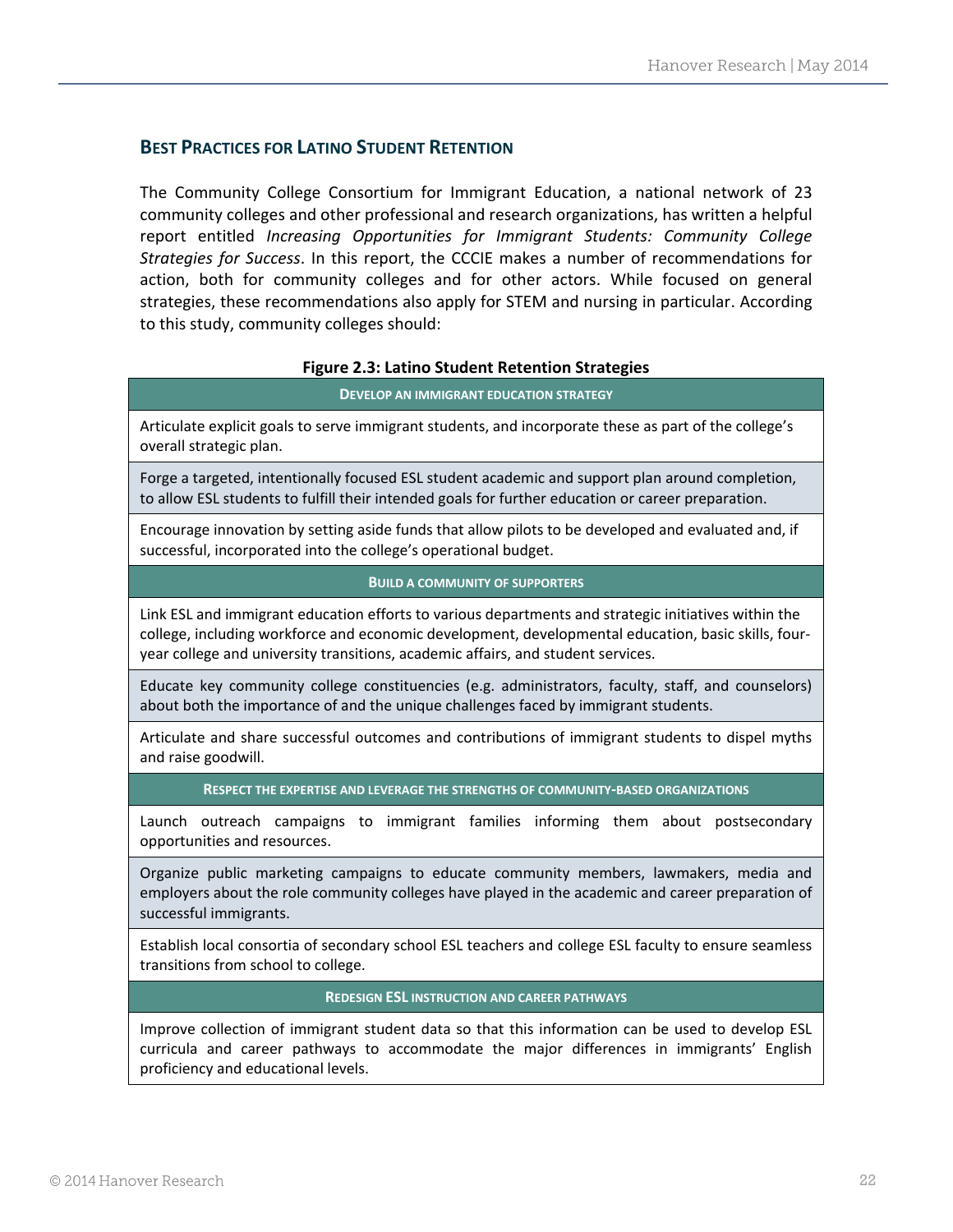Pay close attention to the process used to assess students who have ESL backgrounds with the understanding that standardized tests alone are insufficient indicators for proper placement. Include more comprehensive approaches (e.g. personal interviews, writing samples) that address cultural differences, reflect students' needs and strengths, and build on existing work experience and educational background.

Offer high intensity/managed enrollment (12-24 hours per week) noncredit ESL instruction. These programs show greatly increased learning gains, compared both to national norms and to comparable low intensity programs offered at colleges and community organizations.

Integrate instructional technology to complement and extend ESL classroom time, allow students to build academic and language skills at their own pace, and better accommodate immigrant students' work schedules and family obligations.

Increase hiring of and professional development support for ESL faculty.

#### **EMPOWER IMMIGRANT STUDENTS AS LEADERS**

Provide opportunities for students to share their expertise and help one another in the classroom as peer mentors and tutors, and as role models in the community to encourage college, high school and elementary immigrant students to focus on educational achievement.

Offer experiences that will allow students to develop leadership and advocacy skills, including building support and advocating for increased access for all immigrant students, regardless of their status.

Support adult immigrant students as heads of households and leaders/organizers in their communities by preparing and connecting them to jobs, continually aligning training programs to meet current employer demands, and promoting family literacy activities to encourage a collegegoing culture in immigrant families.

Source: Community College Consortium for Immigrant Education<sup>47</sup>

l <sup>47</sup> CCCIE, "Increasing Opportunities for Immigrant Students: Community College Strategies for Success" (November 2011)[. http://www.cccie.org/images/stories/Increasing\\_Opportunities\\_for\\_Immigrant\\_Students\\_2011.pdf](http://www.cccie.org/images/stories/Increasing_Opportunities_for_Immigrant_Students_2011.pdf)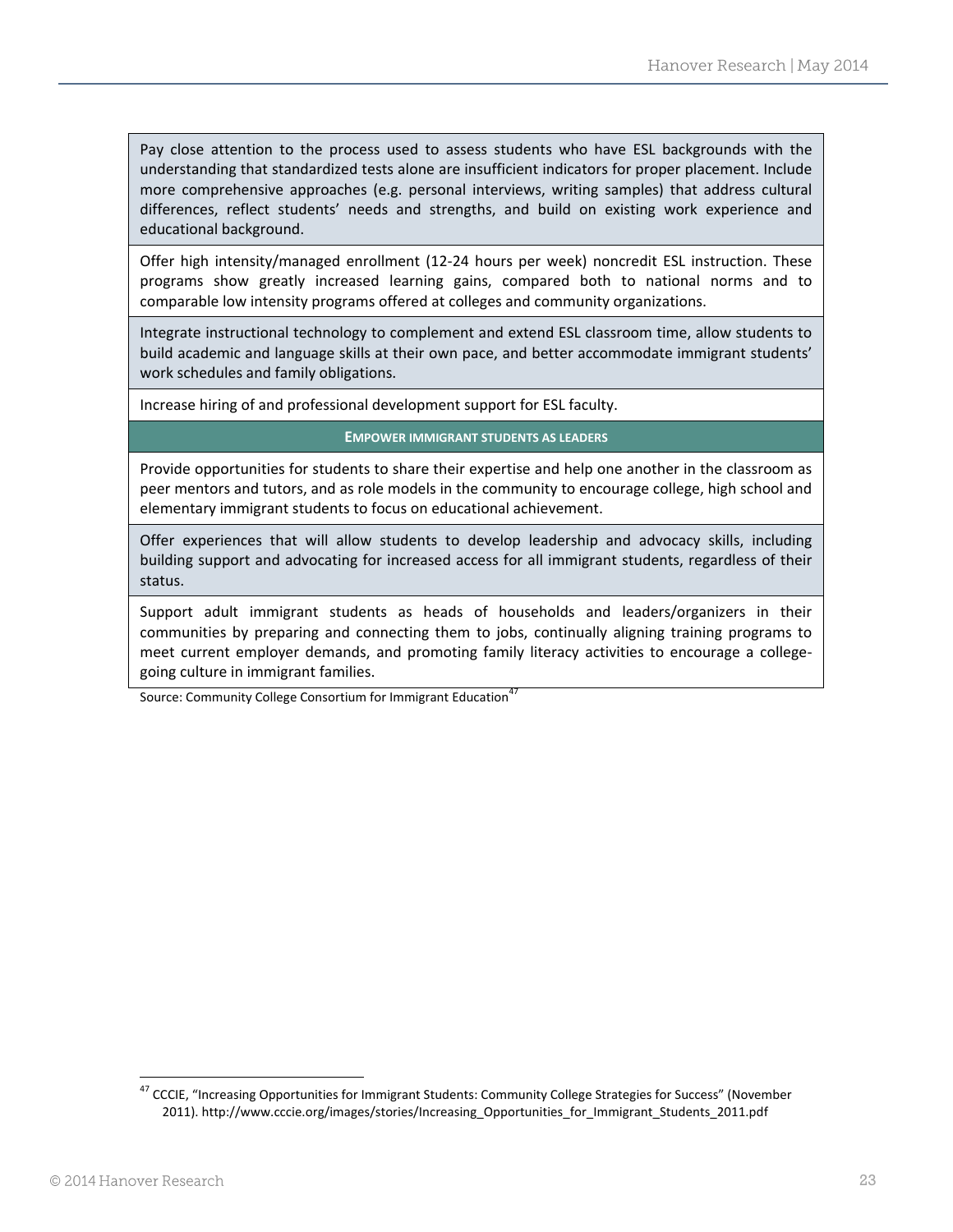# **PROJECT EVALUATION FORM**

Hanover is committed to providing a work product that meets or exceeds member expectations. In keeping with that goal, we would like to hear your opinions regarding our reports. Feedback is critically important and serves as the strongest mechanism by which we tailor our research to your organization. When you have had a chance to evaluate this report, please take a moment to fill out the following questionnaire.

<http://www.hanoverresearch.com/grantsevaluation/>

# **CAVEAT**

The publisher and authors have used their best efforts in preparing this brief. The publisher and authors make no representations or warranties with respect to the accuracy or completeness of the contents of this brief and specifically disclaim any implied warranties of fitness for a particular purpose. There are no warranties which extend beyond the descriptions contained in this paragraph. No warranty may be created or extended by representatives of Hanover or its marketing materials. The accuracy and completeness of the information provided herein and the opinions stated herein are not guaranteed or warranted to produce any particular results, and the advice and strategies contained herein may not be suitable for every member. Neither the publisher nor the authors shall be liable for any loss of profit or any other commercial damages, including but not limited to special, incidental, consequential, or other damages. Moreover, Hanover is not engaged in rendering legal, accounting, or other professional services. Members requiring such services are advised to consult an appropriate professional.